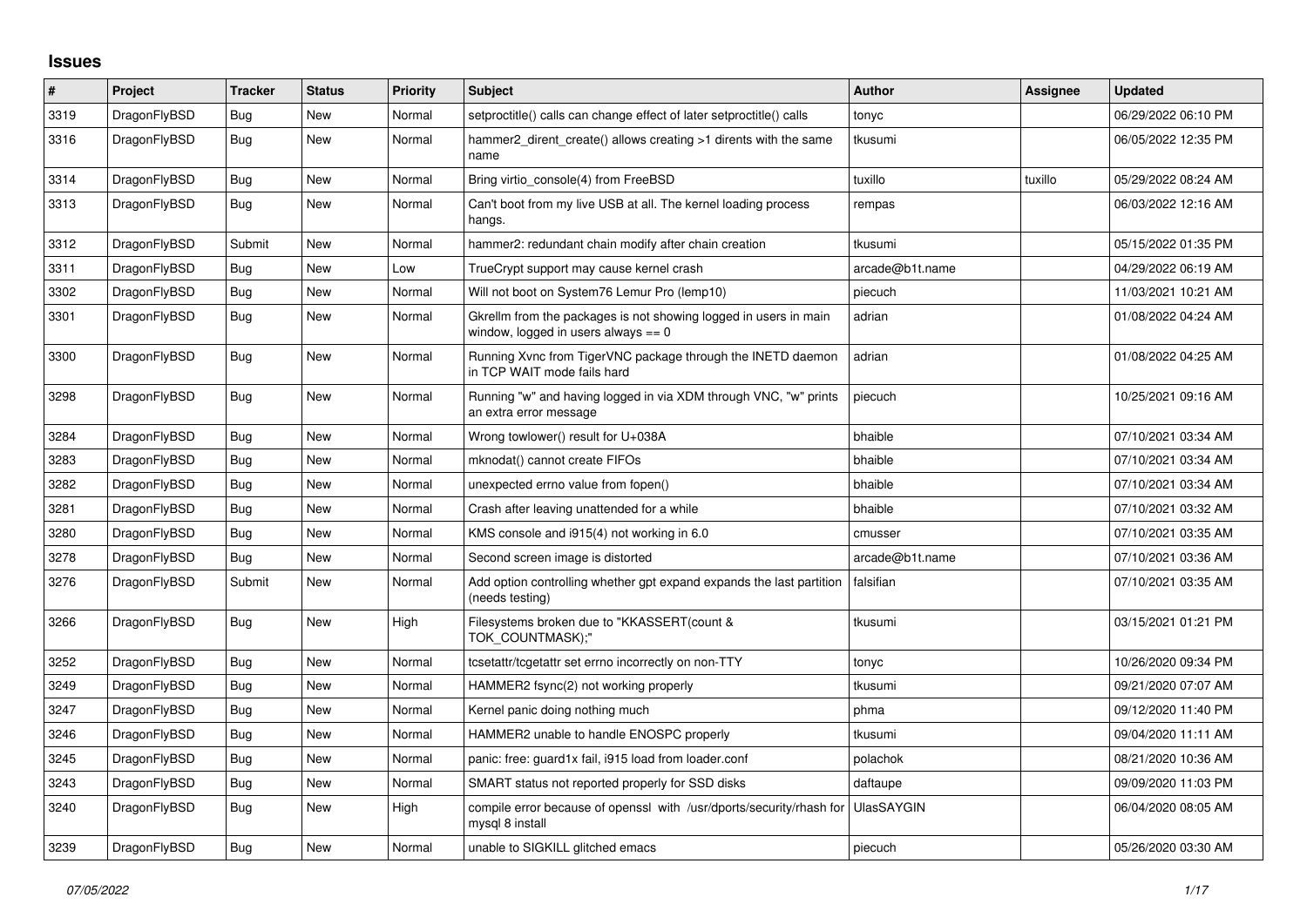| $\sharp$ | Project      | <b>Tracker</b> | <b>Status</b> | <b>Priority</b> | Subject                                                                                                                                                     | <b>Author</b>     | Assignee | <b>Updated</b>      |
|----------|--------------|----------------|---------------|-----------------|-------------------------------------------------------------------------------------------------------------------------------------------------------------|-------------------|----------|---------------------|
| 3238     | DragonFlyBSD | <b>Bug</b>     | <b>New</b>    | Normal          | race conditions when printing from vkernel console                                                                                                          | piecuch           |          | 05/19/2020 02:50 PM |
| 3235     | DragonFlyBSD | Bug            | New           | Normal          | Kernel panic in devfs vnops.c                                                                                                                               | mneumann          |          | 04/28/2020 07:00 AM |
| 3231     | DragonFlyBSD | <b>Bug</b>     | New           | Normal          | wifi drops on 5.8                                                                                                                                           | tse               |          | 04/06/2020 05:08 AM |
| 3228     | DragonFlyBSD | <b>Bug</b>     | New           | Low             | pfi_kif_unref: state refcount <= 0 in dmesg                                                                                                                 | justin            |          | 03/05/2021 06:39 AM |
| 3227     | DragonFlyBSD | Submit         | <b>New</b>    | Normal          | Add HAMMER2 instructions in the installation medium README                                                                                                  | daftaupe          |          | 03/26/2020 03:34 PM |
| 3226     | DragonFlyBSD | Bug            | <b>New</b>    | Normal          | Xorg freezes in vm: thread stuck in "objtrm1"                                                                                                               | peeter            |          | 04/08/2020 02:10 AM |
| 3225     | DragonFlyBSD | Bug            | New           | Normal          | nfsd freeze when using qemu                                                                                                                                 | tse               |          | 03/17/2020 11:52 AM |
| 3224     | DragonFlyBSD | <b>Bug</b>     | New           | Normal          | Kernel panic when trying to ping6                                                                                                                           | zhtw              |          | 03/08/2020 08:55 AM |
| 3222     | DragonFlyBSD | <b>Bug</b>     | New           | Normal          | gcc - undefined reference to '__atomic_load' (missing libatomic?)                                                                                           | mneumann          |          | 02/08/2020 02:45 AM |
| 3219     | DragonFlyBSD | Bug            | <b>New</b>    | Normal          | x11/xorg port can not be build                                                                                                                              | <b>UlasSAYGIN</b> |          | 03/31/2020 08:57 AM |
| 3218     | DragonFlyBSD | <b>Bug</b>     | New           | Normal          | Kernel panics are not sent to comconsole when booted over EFI                                                                                               | mqudsi            |          | 12/02/2019 08:52 PM |
| 3217     | DragonFlyBSD | Bug            | <b>New</b>    | Normal          | rescue tools: make install fails if rescue folder doesn't exist                                                                                             | t dfbsd           |          | 11/27/2019 08:16 PM |
| 3215     | DragonFlyBSD | <b>Bug</b>     | New           | Normal          | Hang in tcdrain(3) after write(3)                                                                                                                           | noloader          |          | 11/25/2019 03:08 PM |
| 3209     | DragonFlyBSD | <b>Bug</b>     | New           | Normal          | svc has some minor bugs                                                                                                                                     | arcade@b1t.name   |          | 10/24/2019 09:08 AM |
| 3208     | DragonFlyBSD | Bug            | New           | Normal          | Crash related to nfsd                                                                                                                                       | tse               |          | 06/11/2020 05:52 AM |
| 3206     | DragonFlyBSD | Submit         | New           | Normal          | update psm/kbd to FreeBSD 12.0 code                                                                                                                         | htse              |          | 10/05/2019 03:49 PM |
| 3201     | DragonFlyBSD | Submit         | New           | Normal          | Fixes make search display                                                                                                                                   | htse              |          | 08/20/2021 04:02 PM |
| 3199     | DragonFlyBSD | <b>Bug</b>     | New           | Normal          | PFS label not found panic                                                                                                                                   | tse               |          | 08/21/2019 03:51 AM |
| 3197     | DragonFlyBSD | Bug            | <b>New</b>    | Normal          | DragonFly upgrades                                                                                                                                          | tse               |          | 04/18/2020 04:18 PM |
| 3196     | DragonFlyBSD | Bug            | New           | Normal          | test issue after redmine upgrade (2)                                                                                                                        | tuxillo           |          | 07/05/2019 04:33 AM |
| 3194     | DragonFlyBSD | <b>Bug</b>     | New           | High            | Hammer kernel crash on mirror-stream of PFS after upgrade<br>(assertion "cursor->flags &<br>HAMMER_CURSOR_ITERATE_CHECK" failed in<br>hammer_btree_iterate) | Anonymous         |          | 06/29/2019 01:32 PM |
| 3189     | DragonFlyBSD | <b>Bug</b>     | New           | Normal          | Allow DragonFly Mail Agent to accept an alternate config via<br>command line switch                                                                         | iang              |          | 08/16/2021 12:42 AM |
| 3184     | DragonFlyBSD | <b>Bug</b>     | New           | Normal          | tsleep(9) return value when PCATCH specified                                                                                                                | tkusumi           |          | 04/03/2019 06:49 AM |
| 3170     | DragonFlyBSD | <b>Bug</b>     | <b>New</b>    | Normal          | repeatable nfsd crash                                                                                                                                       | tse               |          | 06/11/2020 05:52 AM |
| 3165     | DragonFlyBSD | Bug            | New           | Normal          | Looping at boot time                                                                                                                                        | gop               |          | 12/28/2018 01:04 PM |
| 3157     | DragonFlyBSD | <b>Bug</b>     | New           | Normal          | TP-Link UE300 not working in 5.2-RELEASE                                                                                                                    | tuxillo           |          | 11/15/2018 02:08 PM |
| 3154     | DragonFlyBSD | Submit         | New           | Normal          | Update serial handling in bootloader                                                                                                                        | ddegroot          | dillon   | 11/06/2018 11:21 PM |
| 3147     | DragonFlyBSD | Submit         | New           | Normal          | Enable headless installation                                                                                                                                | ddegroot          |          | 10/09/2018 01:25 PM |
| 3143     | DragonFlyBSD | <b>Bug</b>     | New           | Normal          | assertion "0" failed in hammer2_inode_xop_chain_sync                                                                                                        | cbin              |          | 07/18/2018 12:50 PM |
| 3142     | DragonFlyBSD | Submit         | New           | Normal          | lib/libdmsg: Unbreak using new API EVP_CIPHER_CTX_new()                                                                                                     | tkusumi           |          | 07/08/2018 04:18 AM |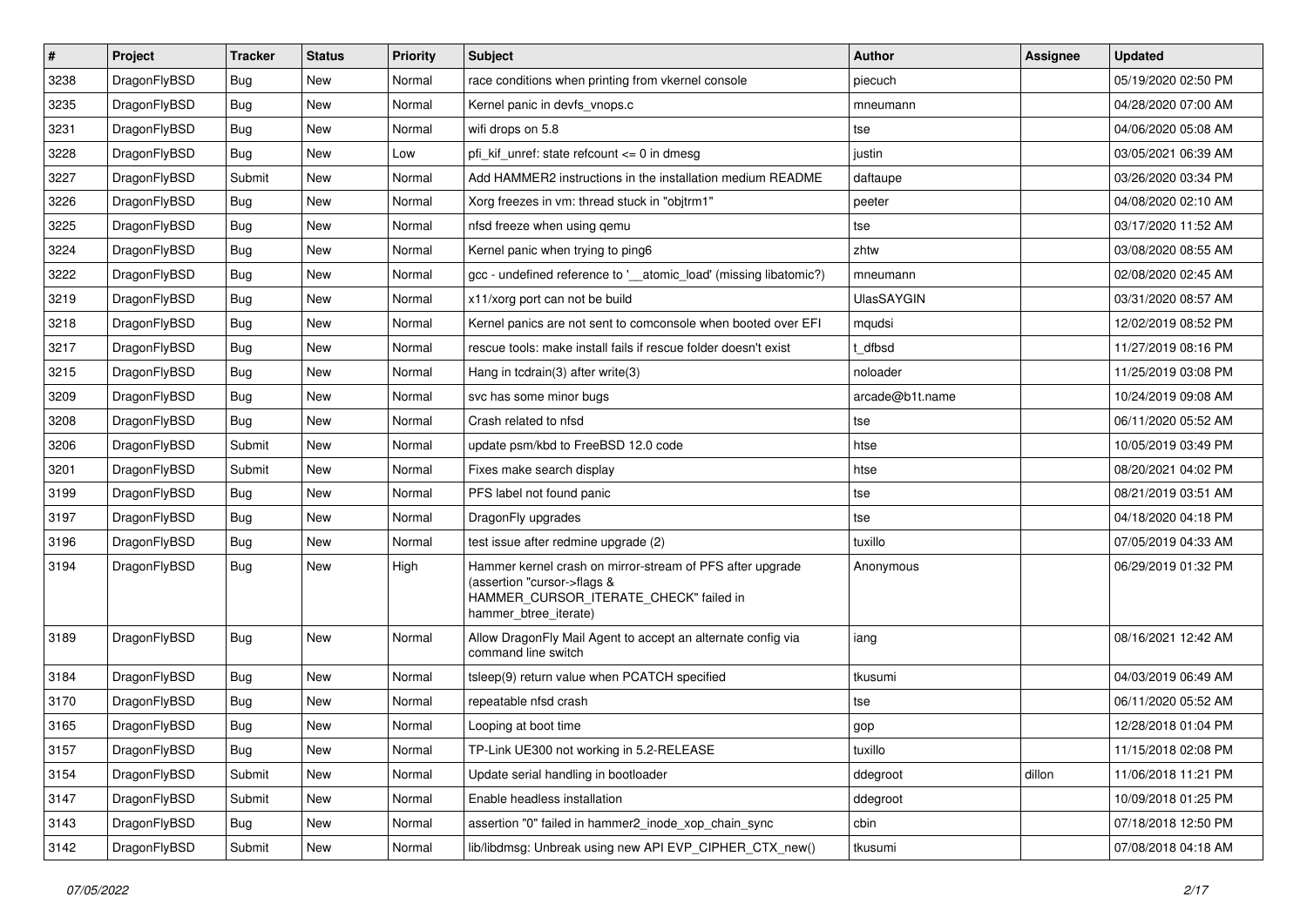| $\pmb{\#}$ | Project      | <b>Tracker</b> | <b>Status</b> | <b>Priority</b> | Subject                                                                                                 | <b>Author</b>          | <b>Assignee</b> | <b>Updated</b>      |
|------------|--------------|----------------|---------------|-----------------|---------------------------------------------------------------------------------------------------------|------------------------|-----------------|---------------------|
| 3141       | DragonFlyBSD | Bug            | New           | Normal          | dhclient blocks boot process                                                                            | rowo                   |                 | 12/16/2018 11:01 AM |
| 3139       | DragonFlyBSD | Bug            | New           | Normal          | USB Mouse Does Not Work in DragonflyBSD guest on VirtualBox                                             | chiguy1256             |                 | 06/24/2018 10:14 PM |
| 3135       | DragonFlyBSD | Submit         | New           | Normal          | Add EVFILT_RECV and EVFILT_SEND                                                                         | tautolog               |                 | 05/25/2018 09:59 PM |
| 3134       | DragonFlyBSD | Bug            | New           | Normal          | RFC 3021 (/31 networks) appear to be unsupported                                                        | jailbird               |                 | 05/16/2018 11:03 PM |
| 3132       | DragonFlyBSD | <b>Bug</b>     | <b>New</b>    | Low             | unifdef mined                                                                                           | bcallah                |                 | 04/26/2018 08:34 PM |
| 3129       | DragonFlyBSD | <b>Bug</b>     | <b>New</b>    | High            | Kernel panic with 5.2.0 on A2SDi-4C-HLN4F                                                               | stateless              |                 | 04/24/2018 12:50 AM |
| 3124       | DragonFlyBSD | <b>Bug</b>     | New           | High            | DragonFlyBSD 5.0.2 with Hammer2 with UEFI install doesn't boot                                          | wiesl                  |                 | 06/18/2019 05:07 AM |
| 3120       | DragonFlyBSD | Bug            | New           | Normal          | Intel AC 8260 firmware does not load                                                                    | Vintodrimmer           |                 | 08/28/2018 03:30 AM |
| 3117       | DragonFlyBSD | Bug            | New           | Normal          | Problem with colours if "intel" video-driver used                                                       | dpostolov              |                 | 01/07/2018 11:35 PM |
| 3116       | DragonFlyBSD | Bug            | <b>New</b>    | Normal          | da0 detects on very big volume if to _remove_ usb install stick and<br>reboot on Intel NUC5PPYH         | dpostolov              |                 | 01/07/2018 09:40 PM |
| 3110       | DragonFlyBSD | Bug            | New           | Normal          | crash with ipfw3 under load                                                                             | bnegre82               |                 | 12/09/2017 06:22 AM |
| 3107       | DragonFlyBSD | Bug            | <b>New</b>    | Low             | ACPI interrupt storm when loading i915 on Lenovo T460                                                   | oyvinht                |                 | 07/15/2020 07:01 AM |
| 3101       | DragonFlyBSD | Bug            | <b>New</b>    | Low             | PFI CGI install not working in dragonflybsd 5.0.1 USB install                                           | bnegre82               |                 | 05/11/2021 04:14 AM |
| 3076       | DragonFlyBSD | Bug            | New           | Normal          | sys/dev/netif/ig_hal/e1000_ich8lan.c:1594: sanity checking mixup?                                       | dcb                    |                 | 10/11/2017 01:58 AM |
| 3052       | DragonFlyBSD | Bug            | <b>New</b>    | Normal          | panic DragonFly v4.8.1-RELEASE by mounting a malformed NTFS<br>image [64.000]                           | open.source@ribose.com |                 | 08/14/2017 03:22 AM |
| 3051       | DragonFlyBSD | Bug            | <b>New</b>    | Normal          | panic DragonFly v4.8.1-RELEASE by mounting a malformed NTFS<br>image [12.000]                           | open.source@ribose.com |                 | 08/14/2017 03:20 AM |
| 3049       | DragonFlyBSD | Bug            | New           | Normal          | panic DragonFly v4.8.1-RELEASE by mounting a malformed<br>msdosfs image [12.128]                        | open.source@ribose.com |                 | 08/14/2017 02:53 AM |
| 3047       | DragonFlyBSD | Bug            | <b>New</b>    | Normal          | HAMMER critical write error                                                                             | samuel                 |                 | 06/19/2019 09:50 AM |
| 3041       | DragonFlyBSD | Submit         | New           | Normal          | firmware: Remove embedding of multiple images in one module.                                            | Anonymous              |                 | 12/25/2020 02:15 AM |
| 3036       | DragonFlyBSD | Bug            | New           | Normal          | panic in icmp redirect start() ASSERT IN NETISR(0)                                                      | tautolog               |                 | 05/11/2017 07:27 PM |
| 3035       | DragonFlyBSD | Bug            | New           | Normal          | panic: assertion "cpu >= 0 && cpu < ncpus" failed in netisr_cpuport<br>at /usr/src/sys/net/netisr2.h:87 | masu                   |                 | 05/11/2017 01:24 AM |
| 3029       | DragonFlyBSD | Bug            | New           | Normal          | Running DflyBSD 4.8 on FreeBSD bhyve as a guest                                                         | iron                   |                 | 05/13/2022 04:33 AM |
| 3025       | DragonFlyBSD | Bug            | New           | Normal          | sys/dev/powermng/powernow/powernow.c:284: bad comparison?                                               | dcb                    |                 | 09/23/2017 07:45 AM |
| 3024       | DragonFlyBSD | Bug            | New           | Low             | sys/dev/netif/wi/if_wi.c:1090]: (style) Redundant condition                                             | dcb                    |                 | 04/11/2017 11:56 AM |
| 3022       | DragonFlyBSD | <b>Bug</b>     | New           | Normal          | sys/dev/netif/ath/ath/if_ath.c:2142: strange bitmask?                                                   | dcb                    |                 | 04/11/2017 11:49 AM |
| 3018       | DragonFlyBSD | <b>Bug</b>     | New           | Normal          | sys/bus/u4b/wlan/if_run.c:5464]: (style) Redundant condition                                            | dcb                    |                 | 04/11/2017 11:26 AM |
| 3006       | DragonFlyBSD | <b>Bug</b>     | New           | Normal          | boot0cfg: panic in kern udev.c in function udev dict set cstr when<br>installing in VirtualBox          | MichiGreat             |                 | 04/01/2017 02:22 PM |
| 2994       | DragonFlyBSD | <b>Bug</b>     | New           | Normal          | Intermittent boot hangs after git: hammer - HAMMER Version 7                                            | davshao                |                 | 03/30/2017 02:06 PM |
| 2972       | DragonFlyBSD | Bug            | New           | Normal          | ipfw3 "deny to me" does not work correctly                                                              | mneumann               |                 | 12/27/2016 12:11 PM |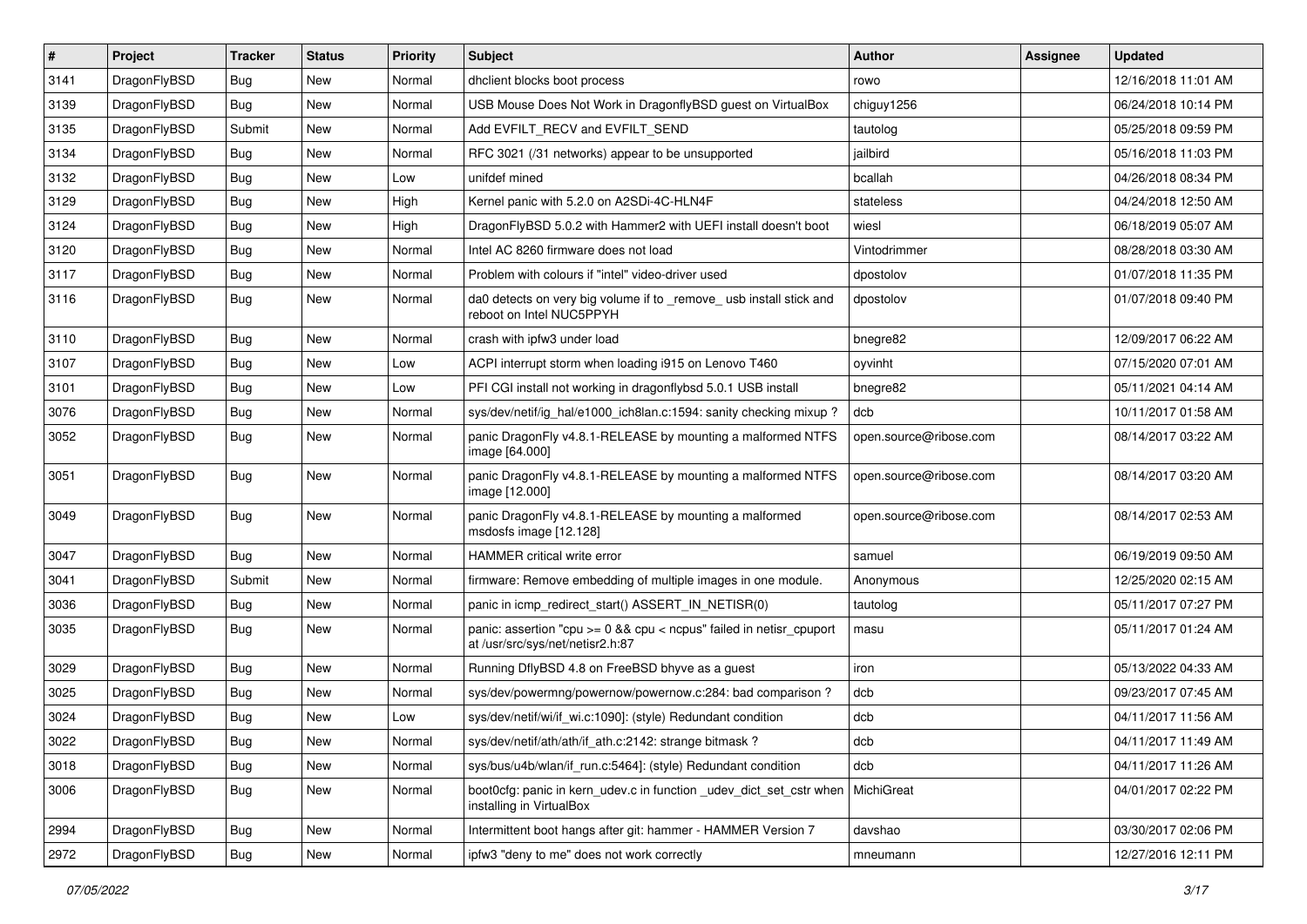| #    | Project      | <b>Tracker</b> | <b>Status</b> | <b>Priority</b> | <b>Subject</b>                                                                                                       | <b>Author</b>    | Assignee | <b>Updated</b>      |
|------|--------------|----------------|---------------|-----------------|----------------------------------------------------------------------------------------------------------------------|------------------|----------|---------------------|
| 2970 | DragonFlyBSD | <b>Bug</b>     | <b>New</b>    | Normal          | kernel 4.7: "Is -l" causes panic on UDF filesystem: "bgetvp -<br>overlapping buffer"                                 | peeter           |          | 12/21/2016 02:46 AM |
| 2936 | DragonFlyBSD | Bug            | New           | Normal          | loader.efi crashes while loading kernel                                                                              | spaceille        |          | 08/20/2016 06:17 AM |
| 2933 | DragonFlyBSD | Submit         | <b>New</b>    | Normal          | Remove unix domain socket support from cat(1)                                                                        | sevan            |          | 08/01/2016 08:10 PM |
| 2931 | DragonFlyBSD | <b>Bug</b>     | <b>New</b>    | Low             | 'gdb' of 'vkernel' unable to print backtrace                                                                         | tofergus         |          | 07/26/2016 01:51 PM |
| 2930 | DragonFlyBSD | <b>Bug</b>     | <b>New</b>    | High            | 'objcache' causes panic during 'nfs_readdir'                                                                         | tofergus         |          | 07/26/2016 01:09 PM |
| 2924 | DragonFlyBSD | <b>Bug</b>     | New           | Normal          | cat -v fails to tag characters in extended table with M- prefix with<br>some locales                                 | sevan            |          | 07/11/2016 07:18 AM |
| 2921 | DragonFlyBSD | Submit         | <b>New</b>    | Normal          | Allow moused to accept userland mouse events                                                                         | tautolog         |          | 05/11/2021 04:08 AM |
| 2917 | DragonFlyBSD | <b>Bug</b>     | New           | Normal          | da8: reading primary partition table: error accessing offset<br>000000000000 for 512                                 | liweitianux      |          | 05/11/2021 08:43 PM |
| 2915 | DragonFlyBSD | Bug            | <b>New</b>    | High            | Hammer mirror-copy problem                                                                                           | dfbsd            |          | 08/25/2016 05:28 AM |
| 2898 | DragonFlyBSD | Bug            | <b>New</b>    | Normal          | <b>HAMMER</b> panic                                                                                                  | pavalos          |          | 11/03/2018 07:05 AM |
| 2892 | DragonFlyBSD | <b>Bug</b>     | New           | Normal          | swap_pager:indefinite wait bufferf error                                                                             | <b>Ihmwzy</b>    |          | 02/21/2016 10:32 PM |
| 2891 | DragonFlyBSD | <b>Bug</b>     | <b>New</b>    | Normal          | Kernel panic in IEEE802.11 related code                                                                              | shamaz           |          | 05/29/2016 05:49 PM |
| 2890 | DragonFlyBSD | <b>Bug</b>     | <b>New</b>    | Normal          | not able to boot usb installer on Toshiba Chromebook 2                                                               | johnnywhishbone  |          | 02/22/2016 03:42 AM |
| 2887 | DragonFlyBSD | Bug            | New           | Low             | Missing extattr_namespace_to_string and<br>extattr_string_to_namespace functions                                     | rubenk           |          | 02/06/2016 05:09 AM |
| 2886 | DragonFlyBSD | <b>Bug</b>     | New           | Normal          | dragonfly mail agent: sending a testmail causes high system load                                                     | worf             |          | 02/05/2016 05:53 AM |
| 2882 | DragonFlyBSD | <b>Bug</b>     | <b>New</b>    | Low             | bridge sends packets from individual interfaces                                                                      | arcade@b1t.name  |          | 01/09/2016 12:43 PM |
| 2881 | DragonFlyBSD | <b>Bug</b>     | <b>New</b>    | Normal          | Pulseaudio hangs/resets system when starting X11                                                                     | mneumann         |          | 01/09/2016 03:08 AM |
| 2878 | DragonFlyBSD | Bug            | <b>New</b>    | Low             | [fix] CCVER problem when using clang and cpu extensions<br>(intrinsics)                                              | arcade@b1t.name  |          | 06/24/2016 04:25 AM |
| 2877 | DragonFlyBSD | Bug            | <b>New</b>    | Low             | sed fails when working with UTF-8 locale and non-UTF symbols                                                         | arcade@b1t.name  |          | 12/30/2015 11:20 AM |
| 2874 | DragonFlyBSD | Bug            | <b>New</b>    | Normal          | make world DESTDIR=/emptydir fails                                                                                   | pascii           |          | 12/25/2015 07:04 AM |
| 2870 | DragonFlyBSD | <b>Bug</b>     | <b>New</b>    | High            | Broken text and icons when glamor acceleration is used                                                               | 375gnu           | ftigeot  | 01/31/2016 12:13 AM |
| 2863 | DragonFlyBSD | <b>Bug</b>     | <b>New</b>    | Normal          | HAMMER synch tid is zero                                                                                             | shamaz           |          | 12/12/2015 11:24 PM |
| 2859 | DragonFlyBSD | <b>Bug</b>     | <b>New</b>    | Low             | Installer configuration menu always highlights "Select timezone", no<br>matter which step was last completed.        | cgag             |          | 12/02/2015 01:54 PM |
| 2858 | DragonFlyBSD | <b>Bug</b>     | <b>New</b>    | Low             | Installer "Local or UTC" question should have "No" selected by<br>default.                                           | cgag             |          | 12/02/2015 01:18 PM |
| 2857 | DragonFlyBSD | <b>Bug</b>     | <b>New</b>    | Normal          | hammer stalls via bitcoin-qt                                                                                         | tkusumi          |          | 11/30/2015 06:52 AM |
| 2852 | DragonFlyBSD | <b>Bug</b>     | <b>New</b>    | Normal          | Hammer File System - hangs on undo during system boot / mount -<br>will not recover on DragonFlyBSD newer than 3.6.0 | abale            |          | 05/11/2021 04:07 AM |
| 2840 | DragonFlyBSD | Bug            | New           | Normal          | wrong voltage is reported                                                                                            | yellowrabbit2010 |          | 09/11/2015 06:09 PM |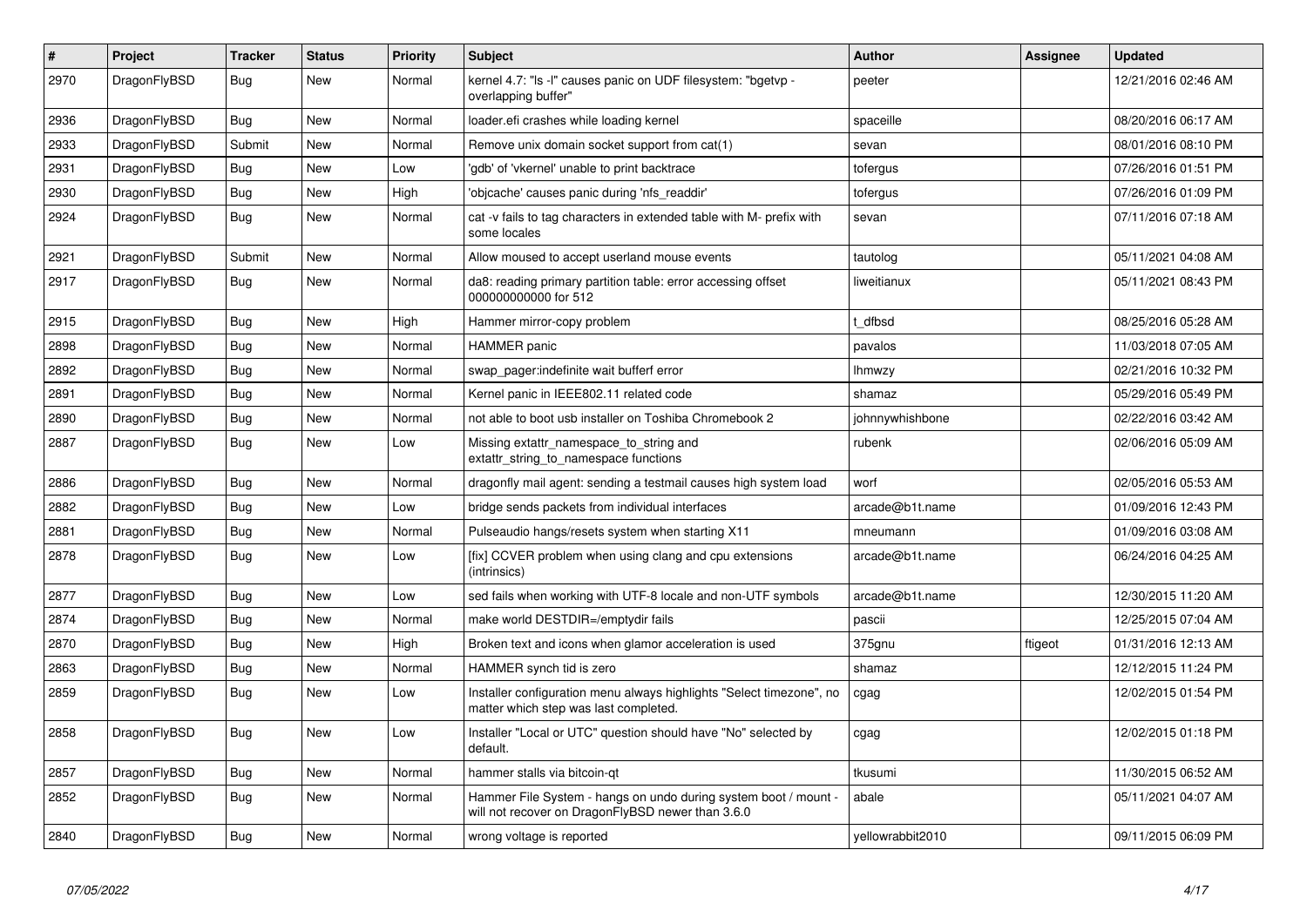| $\sharp$ | Project      | <b>Tracker</b> | <b>Status</b> | <b>Priority</b> | <b>Subject</b>                                                                                                                                           | <b>Author</b> | <b>Assignee</b> | <b>Updated</b>      |
|----------|--------------|----------------|---------------|-----------------|----------------------------------------------------------------------------------------------------------------------------------------------------------|---------------|-----------------|---------------------|
| 2835     | DragonFlyBSD | <b>Bug</b>     | New           | Normal          | /usr/include/c++/5.0/bits/c++locale.h likes<br>POSIX_C_SOURCE>=200809                                                                                    | davshao       |                 | 11/18/2015 03:40 AM |
| 2828     | DragonFlyBSD | <b>Bug</b>     | <b>New</b>    | High            | On AMD APUs and Bulldozer CPUs, the machdep.cpu_idle_hlt<br>sysctl should be 3 by default                                                                | vadaszi       | vadaszi         | 05/11/2021 04:07 AM |
| 2825     | DragonFlyBSD | <b>Bug</b>     | <b>New</b>    | High            | 3x dhclient = hanging system (objcache exhausted)                                                                                                        | iaccovonb     | sepherosa       | 05/11/2021 03:55 AM |
| 2822     | DragonFlyBSD | <b>Bug</b>     | <b>New</b>    | Normal          | USB 3.0 stick throws "reading primary partition table: error<br>accessing offset 000[] for 152" error, while the stick works on any<br>other OS I tested | revuwa        | profmakx        | 06/29/2015 05:56 AM |
| 2820     | DragonFlyBSD | <b>Bug</b>     | <b>New</b>    | Normal          | TP-Link USB Wi-Fi adapter cannot be reattached to the system                                                                                             | shamaz        |                 | 05/22/2015 09:45 PM |
| 2816     | DragonFlyBSD | Bug            | <b>New</b>    | Normal          | A multitasking process being debugged can get stuck                                                                                                      | phma          |                 | 05/19/2015 03:57 AM |
| 2812     | DragonFlyBSD | <b>Bug</b>     | New           | Normal          | Panic on Intel DE3815TYKHE                                                                                                                               | tmorp         |                 | 05/14/2015 03:14 PM |
| 2809     | DragonFlyBSD | <b>Bug</b>     | New           | Normal          | hammer mirror-stream                                                                                                                                     | masu          |                 | 04/10/2015 12:33 AM |
| 2808     | DragonFlyBSD | <b>Bug</b>     | <b>New</b>    | Normal          | X freeze by switching between X and VT - results in black screen                                                                                         | lukesky333    |                 | 05/11/2021 03:55 AM |
| 2806     | DragonFlyBSD | Bug            | <b>New</b>    | Normal          | failed to configure a link-local address on ath $0$ (errno = 22)                                                                                         | Chingyuan     |                 | 05/25/2021 01:00 AM |
| 2803     | DragonFlyBSD | Bug            | <b>New</b>    | Normal          | HAMMER: Warning: UNDO area too small!                                                                                                                    | ftigeot       |                 | 03/11/2015 03:42 PM |
| 2802     | DragonFlyBSD | Bug            | New           | Normal          | USB Wifi urtwn0 crash from cd boot                                                                                                                       | opvalues      |                 | 03/10/2015 01:07 AM |
| 2799     | DragonFlyBSD | <b>Bug</b>     | New           | Normal          | Fatal trap 12 caused by moused(8) -p /dev/cual0                                                                                                          | opvalues      |                 | 03/04/2015 11:01 PM |
| 2790     | DragonFlyBSD | Submit         | <b>New</b>    | Low             | filedesc softrefs increment code factoring                                                                                                               | dclink        |                 | 02/21/2015 04:00 AM |
| 2788     | DragonFlyBSD | <b>Bug</b>     | New           | Normal          | ioctl GSLICEINFO: Not working for vnode slice                                                                                                            | mneumann      |                 | 02/12/2015 07:49 AM |
| 2746     | DragonFlyBSD | Bug            | New           | Normal          | some fraction of xterms started from the xmonad window manager<br>get killed with SIGALRM                                                                | isenmann      | profmakx        | 12/28/2014 02:51 AM |
| 2738     | DragonFlyBSD | Bug            | New           | Normal          | Hammer: Strange behavior when trying to recover old version of<br>moved file                                                                             | roland        |                 | 11/20/2014 08:02 AM |
| 2736     | DragonFlyBSD | <b>Bug</b>     | New           | High            | kernel panics on acpi_timer_probe function                                                                                                               | cnb           |                 | 05/11/2021 03:55 AM |
| 2735     | DragonFlyBSD | <b>Bug</b>     | <b>New</b>    | Urgent          | iwn panics SYSSASSERT                                                                                                                                    | cnb           |                 | 05/11/2021 03:55 AM |
| 2712     | DragonFlyBSD | Bug            | <b>New</b>    | Normal          | connect(2) returns EINVAL when retrying after ECONNREFUSED                                                                                               | jorisgio      |                 | 08/14/2014 05:31 PM |
| 2708     | DragonFlyBSD | Bug            | New           | Normal          | unable to send TCP nor UDP on age(4) interface                                                                                                           | dermiste      |                 | 05/11/2021 03:54 AM |
| 2688     | DragonFlyBSD | Bug            | New           | Normal          | 67613368bdda7 Fix wrong checks for U4B presence Asrock Z77M<br>difficulty detecting USB keyboard                                                         | davshao       |                 | 06/28/2014 07:08 PM |
| 2687     | DragonFlyBSD | Bug            | New           | Normal          | natacontrol software RAID in installer                                                                                                                   | csmelosky     |                 | 06/22/2014 12:03 PM |
| 2680     | DragonFlyBSD | <b>Bug</b>     | <b>New</b>    | Low             | boot0cfg update makes box unbootable                                                                                                                     | herrgard      |                 | 06/10/2014 06:02 AM |
| 2675     | DragonFlyBSD | <b>Bug</b>     | New           | Low             | Ultimate N WiFi Link 5300 get iwn_intr: fatal firmware error on 5GHz                                                                                     | revuwa        |                 | 05/11/2021 04:07 AM |
| 2674     | DragonFlyBSD | <b>Bug</b>     | New           | Normal          | <b>GPT Support</b>                                                                                                                                       | ftigeot       |                 | 12/28/2015 02:54 PM |
| 2657     | DragonFlyBSD | <b>Bug</b>     | <b>New</b>    | High            | Needs acl to migrate our servers                                                                                                                         | ferney        |                 | 03/31/2014 11:37 AM |
| 2652     | DragonFlyBSD | <b>Bug</b>     | New           | Normal          | 189a0ff3761b47  ix: Implement MSI-X support locks up Lenovo<br>S10 Intel Atom n270                                                                       | davshao       |                 | 05/14/2014 01:55 AM |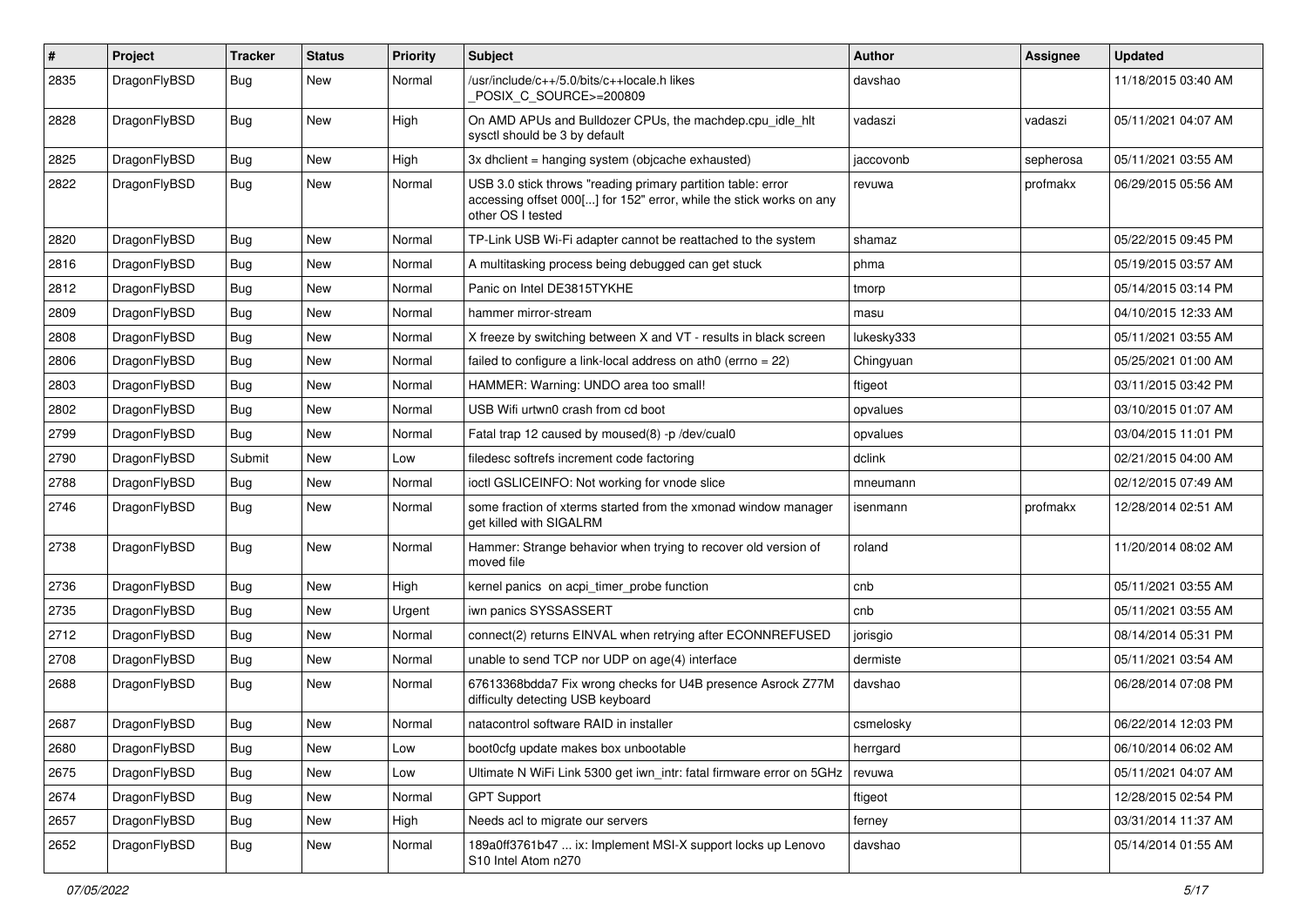| $\pmb{\#}$ | Project      | <b>Tracker</b> | <b>Status</b> | <b>Priority</b> | <b>Subject</b>                                                                                                 | <b>Author</b>     | <b>Assignee</b> | <b>Updated</b>      |
|------------|--------------|----------------|---------------|-----------------|----------------------------------------------------------------------------------------------------------------|-------------------|-----------------|---------------------|
| 2647       | DragonFlyBSD | Bug            | <b>New</b>    | Normal          | HAMMER panic on 3.6.0                                                                                          | tuxillo           |                 | 05/11/2021 03:54 AM |
| 2645       | DragonFlyBSD | Bug            | <b>New</b>    | Normal          | panic with dsched fq and ioprio                                                                                | jyoung15          |                 | 02/20/2014 07:29 AM |
| 2641       | DragonFlyBSD | <b>Bug</b>     | <b>New</b>    | Normal          | Panic when loading natapci as module                                                                           | tuxillo           |                 | 05/11/2021 03:54 AM |
| 2630       | DragonFlyBSD | Bug            | <b>New</b>    | Normal          | Bring in latest iconv fixes from FreeBSD10 as well as csmapper<br>updates                                      | tuxillo           |                 | 05/11/2021 03:54 AM |
| 2629       | DragonFlyBSD | <b>Bug</b>     | <b>New</b>    | Normal          | Replace gcc44 with llvm34, clang34, and libc++                                                                 | tuxillo           |                 | 06/02/2014 02:30 PM |
| 2626       | DragonFlyBSD | Bug            | New           | Normal          | iwn driver drops with error: "firmware error 'iwn_intr: fatal firmware<br>error"                               | rodyaj            |                 | 01/09/2014 05:50 AM |
| 2622       | DragonFlyBSD | <b>Bug</b>     | <b>New</b>    | Normal          | VAIO FIT15E fn keys support                                                                                    | nonsolosoft       |                 | 12/31/2013 01:31 AM |
| 2621       | DragonFlyBSD | <b>Bug</b>     | <b>New</b>    | Normal          | core dump using cdrom                                                                                          | nonsolosoft       |                 | 12/27/2013 12:43 AM |
| 2620       | DragonFlyBSD | <b>Bug</b>     | <b>New</b>    | Normal          | moused problem                                                                                                 | FilippoMo         |                 | 12/20/2013 10:32 AM |
| 2619       | DragonFlyBSD | Bug            | <b>New</b>    | Normal          | DragonFly 3.6 can't be installed on a 6TB volume                                                               | ftigeot           |                 | 02/23/2014 11:55 PM |
| 2618       | DragonFlyBSD | <b>Bug</b>     | <b>New</b>    | Normal          | mouse problem on RELEASE-3_6_0                                                                                 | FilippoMo         |                 | 12/20/2013 03:26 AM |
| 2611       | DragonFlyBSD | Bug            | <b>New</b>    | Normal          | Change in IP address results in network not working                                                            | phma              |                 | 12/05/2013 07:55 PM |
| 2609       | DragonFlyBSD | Bug            | New           | Normal          | master: panic: assertion<br>"LWKT_TOKEN_HELD_ANY(vm_object_token(object))" failed in<br>swp_pager_lookup       | thomas.nikolaisen |                 | 11/28/2013 11:36 AM |
| 2604       | DragonFlyBSD | <b>Bug</b>     | <b>New</b>    | Normal          | dell laptop does not boot with LATEST                                                                          | isenmann          |                 | 11/20/2013 02:07 AM |
| 2598       | DragonFlyBSD | <b>Bug</b>     | <b>New</b>    | Normal          | i386 via USB Booting                                                                                           | mbzadegan         |                 | 10/21/2013 02:28 AM |
| 2595       | DragonFlyBSD | Bug            | <b>New</b>    | Normal          | DragonFly 3.4.3 crashes on SUN Blade X6250 with Qlogic ISP 2432<br>FC card                                     | Turvamies         |                 | 10/07/2013 11:53 AM |
| 2587       | DragonFlyBSD | <b>Bug</b>     | <b>New</b>    | Normal          | SATA DVD writer not detected by DragonFly                                                                      | srussell          |                 | 09/04/2020 08:55 AM |
| 2586       | DragonFlyBSD | Bug            | <b>New</b>    | Normal          | pf: "modulate" state seems problematic                                                                         | srussell          |                 | 09/25/2013 07:36 PM |
| 2585       | DragonFlyBSD | <b>Bug</b>     | New           | Normal          | Dfly 3.4.3 on ESXi 5.1, HP Smart Array P410 passthrough<br>recognised, but not functioning                     | yggdrasil         | swildner        | 05/09/2022 08:14 AM |
| 2577       | DragonFlyBSD | <b>Bug</b>     | <b>New</b>    | Normal          | virtio-blk iops performance is cpu limited on high end devices                                                 | gjs278            | vsrinivas       | 08/01/2013 02:28 PM |
| 2569       | DragonFlyBSD | Bug            | <b>New</b>    | Normal          | ctime NFS                                                                                                      | ferney            |                 | 08/11/2013 04:35 AM |
| 2568       | DragonFlyBSD | Bug            | <b>New</b>    | Normal          | AHCI panic                                                                                                     | josepht           |                 | 06/07/2013 05:52 PM |
| 2565       | DragonFlyBSD | <b>Bug</b>     | <b>New</b>    | Normal          | "ifconfig ix0 up" panic                                                                                        | Itpig402a         |                 | 06/03/2013 05:46 AM |
| 2557       | DragonFlyBSD | <b>Bug</b>     | New           | Normal          | stock 3.4.1 kernel halts during booting if dm and dm_target_crypt<br>are loaded and RAID controller is present | phma              |                 | 05/12/2013 10:38 PM |
| 2552       | DragonFlyBSD | <b>Bug</b>     | New           | Low             | hammer recovery should indicate progress                                                                       | phma              |                 | 05/03/2013 12:13 AM |
| 2547       | DragonFlyBSD | <b>Bug</b>     | <b>New</b>    | High            | crashed while doing a dry run of pkg_rolling-replace                                                           | phma              |                 | 04/18/2013 10:40 PM |
| 2544       | DragonFlyBSD | Bug            | New           | Normal          | live DVD system boot (menu option 1) caused db> prompt on<br>PE1950                                            | estrabd           |                 | 05/11/2021 03:54 AM |
| 2535       | DragonFlyBSD | <b>Bug</b>     | New           | Normal          | Imap processes apparentlt blocked on disk I/O                                                                  | ftigeot           |                 | 04/02/2013 09:31 AM |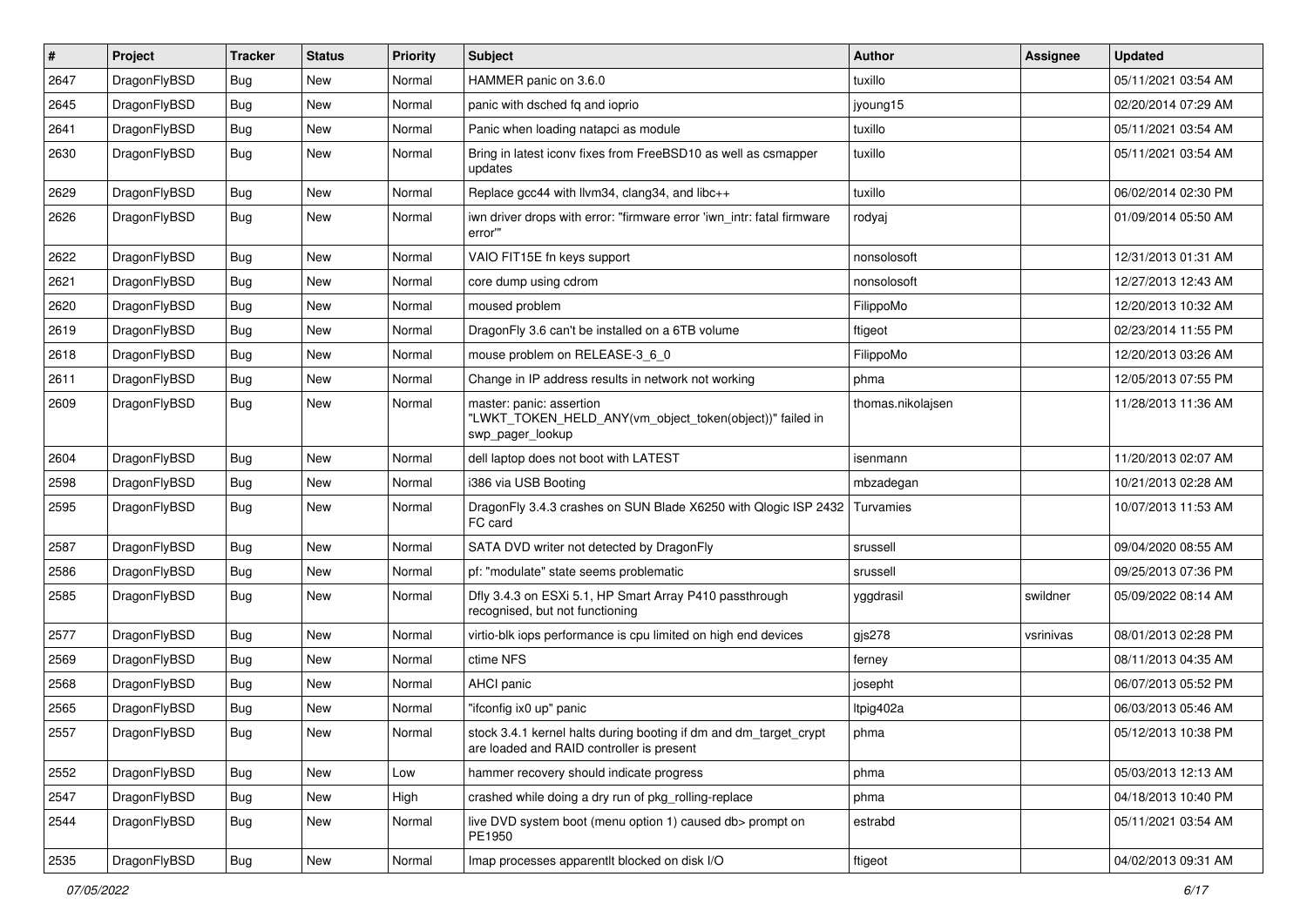| #    | <b>Project</b> | <b>Tracker</b> | <b>Status</b> | <b>Priority</b> | Subject                                                                                                                      | <b>Author</b>     | Assignee  | <b>Updated</b>      |
|------|----------------|----------------|---------------|-----------------|------------------------------------------------------------------------------------------------------------------------------|-------------------|-----------|---------------------|
| 2531 | DragonFlyBSD   | Bug            | <b>New</b>    | Normal          | camcontrol fails to disable APM                                                                                              | m.lombardi85      |           | 03/23/2013 12:28 PM |
| 2529 | DragonFlyBSD   | <b>Bug</b>     | New           | Low             | Sundance network adapter is not detected and attached                                                                        | kworr             |           | 03/25/2013 02:29 AM |
| 2526 | DragonFlyBSD   | <b>Bug</b>     | New           | Normal          | hammer cleanup doesn't run on first day of DST                                                                               | pavalos           |           | 10/18/2016 05:28 PM |
| 2520 | DragonFlyBSD   | Bug            | New           | Normal          | panic: assertion "IS_SERIALIZED((ifp->if_serializer))" failed in<br>if_default_serialize_assert at /usr/src/sys/net/if.c:437 | ano               |           | 03/09/2013 12:14 AM |
| 2509 | DragonFlyBSD   | Bug            | New           | Normal          | Redefinition of DIRBLKSIZ in restore(8)                                                                                      | swildner          |           | 06/04/2022 04:40 AM |
| 2498 | DragonFlyBSD   | Bug            | New           | Normal          | DFBSD v3.2.2-RELEASE - LIST_FIRST(&bp->b_dep) == NULL"<br>failed in vfs vmio release                                         | tuxillo           |           | 05/31/2022 04:09 PM |
| 2496 | DragonFlyBSD   | <b>Bug</b>     | New           | Normal          | NTFS malloc limit exceeded                                                                                                   | plasmob           | tuxillo   | 02/19/2013 08:47 AM |
| 2495 | DragonFlyBSD   | <b>Bug</b>     | New           | High            | DFBSD v3.3.0.960.g553fe7 - ocnt != 0" failed in<br>prop_object_release                                                       | tuxillo           |           | 05/31/2022 04:08 PM |
| 2493 | DragonFlyBSD   | <b>Bug</b>     | New           | Normal          | vidcontrol: invalid video mode name                                                                                          | Svarov            |           | 01/24/2013 09:55 AM |
| 2490 | DragonFlyBSD   | <b>Bug</b>     | New           | Normal          | nmalloc should color addresses to avoid cache bank conflictsw                                                                | vsrinivas         |           | 06/10/2014 05:51 AM |
| 2489 | DragonFlyBSD   | <b>Bug</b>     | New           | Normal          | nmalloc doesn't cache VA for allocations > 8KB                                                                               | vsrinivas         |           | 06/10/2014 05:51 AM |
| 2473 | DragonFlyBSD   | Bug            | New           | Normal          | Kernel crash when trying to up the wpi0 device (Dfly<br>v3.3.0.758.g47388-DEVELOPMENT)                                       | tomaz             |           | 02/24/2014 08:50 AM |
| 2453 | DragonFlyBSD   | Bug            | New           | Normal          | panic: assertion "gd->gd_spinlocks == 0" failed                                                                              | Johannes.Hofmann  |           | 11/12/2012 12:54 PM |
| 2444 | DragonFlyBSD   | <b>Bug</b>     | New           | Normal          | Crash during Hammer overnight cleanup                                                                                        | justin            |           | 11/04/2012 07:58 AM |
| 2436 | DragonFlyBSD   | Bug            | New           | Normal          | panic: assertion "lp->lwp_qcpu == dd->cpuid" failed in<br>dfly_acquire_curproc                                               | thomas.nikolajsen |           | 01/23/2013 11:07 AM |
| 2434 | DragonFlyBSD   | Bug            | <b>New</b>    | Normal          | BTX Halted - Boot fails on USB/GUI                                                                                           | lucmv             |           | 10/17/2012 08:12 PM |
| 2430 | DragonFlyBSD   | <b>Bug</b>     | New           | Normal          | Alternate Password Hash method                                                                                               | robin.carey1      |           | 10/07/2012 06:28 AM |
| 2423 | DragonFlyBSD   | Bug            | New           | Urgent          | After multiple panics/locks, hitting KKASSERT in<br>hammer_init_cursor                                                       | rumcic            |           | 09/18/2012 02:28 AM |
| 2421 | DragonFlyBSD   | <b>Bug</b>     | New           | High            | Kernel panic: vm_fault: page 0xc0f70000 not busy!                                                                            | lentferj          |           | 10/03/2012 08:16 AM |
| 2416 | DragonFlyBSD   | <b>Bug</b>     | New           | Normal          | ".' entry can be removed on mounted nfs filesystem                                                                           | ftigeot           | tuxillo   | 06/03/2014 04:40 AM |
| 2412 | DragonFlyBSD   | Bug            | New           | Normal          | wlan0 fails to get address via dhclient                                                                                      | nonsolosoft       |           | 08/30/2012 05:55 AM |
| 2403 | DragonFlyBSD   | <b>Bug</b>     | New           | Low             | newfs -E doesn't handle /dev/serno device names properly                                                                     | ftigeot           |           | 08/17/2012 05:07 AM |
| 2389 | DragonFlyBSD   | Bug            | New           | Normal          | computer crashed while listing processes                                                                                     | phma              |           | 06/18/2012 02:49 PM |
| 2387 | DragonFlyBSD   | <b>Bug</b>     | New           | Normal          | hammer ignores -t during dedup                                                                                               | phma              |           | 06/17/2012 12:30 PM |
| 2371 | DragonFlyBSD   | <b>Bug</b>     | New           | Normal          | Timezone problem with America/Sao_Paulo                                                                                      | raitech           |           | 05/17/2012 01:42 PM |
| 2370 | DragonFlyBSD   | Bug            | New           | Normal          | panic: ffs_valloc: dup alloc                                                                                                 | marino            | vsrinivas | 02/01/2013 09:28 AM |
| 2369 | DragonFlyBSD   | <b>Bug</b>     | New           | Normal          | panic: Bad link elm 0xffffffe07edf6068 next->prev != elm                                                                     | jaydg             |           | 08/15/2012 03:04 AM |
| 2331 | DragonFlyBSD   | <b>Bug</b>     | New           | Normal          | reading mouse mode from unopen file descriptor hangs mouse<br>driver                                                         | phma              |           | 03/14/2012 09:43 AM |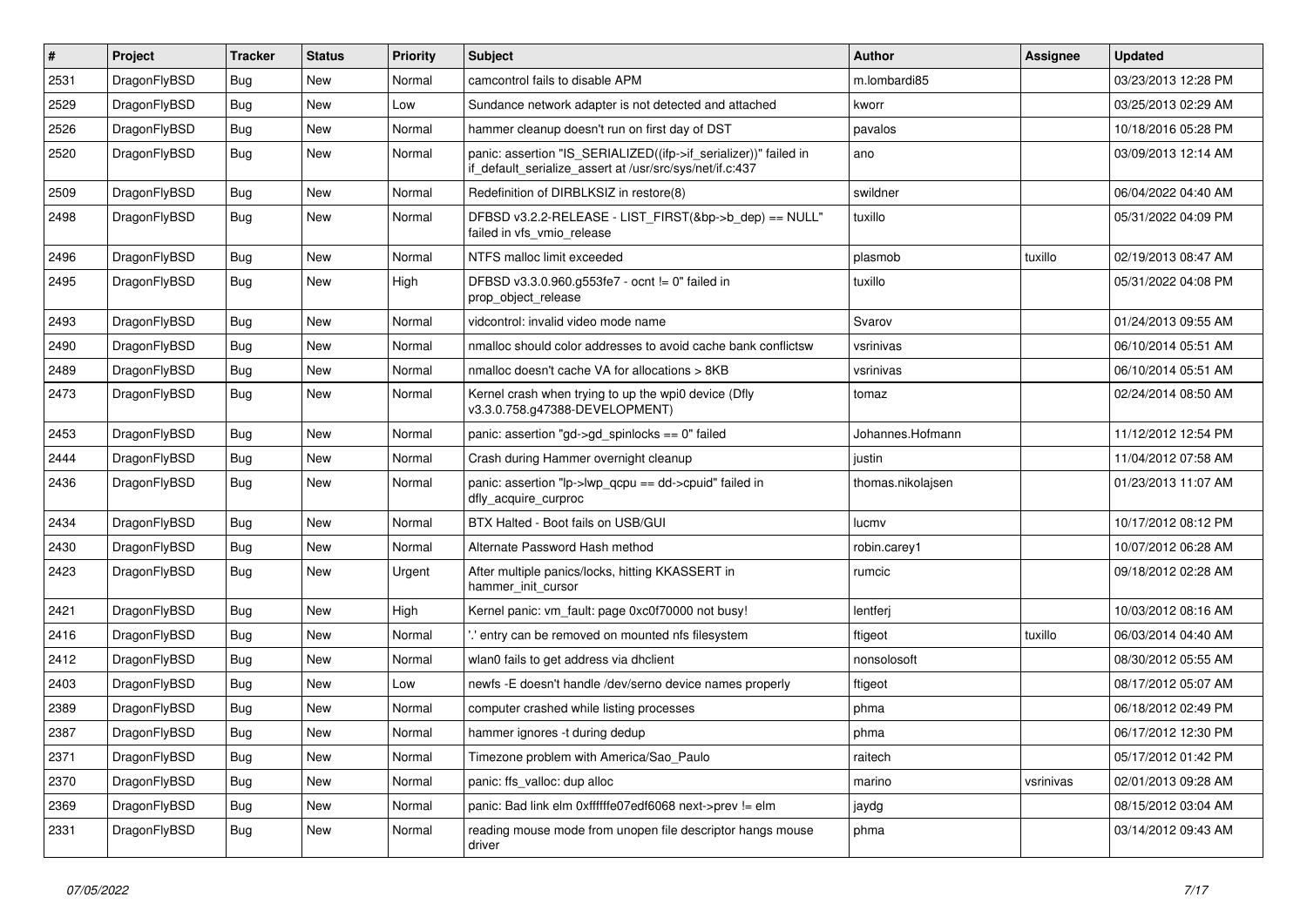| $\vert$ # | Project      | <b>Tracker</b> | <b>Status</b> | <b>Priority</b> | <b>Subject</b>                                                                                             | Author       | <b>Assignee</b> | <b>Updated</b>      |
|-----------|--------------|----------------|---------------|-----------------|------------------------------------------------------------------------------------------------------------|--------------|-----------------|---------------------|
| 2329      | DragonFlyBSD | <b>Bug</b>     | <b>New</b>    | Normal          | ibm x3550 & acpi                                                                                           | ano          |                 | 06/03/2014 11:37 AM |
| 2324      | DragonFlyBSD | <b>Bug</b>     | <b>New</b>    | Normal          | natacotrol support > 2TB not working even after the ftigeot patch                                          | zenny        |                 | 03/03/2012 01:00 AM |
| 2319      | DragonFlyBSD | Bug            | <b>New</b>    | Normal          | crypt/passwd forward compat                                                                                | c.turner1    |                 | 02/28/2012 12:39 PM |
| 2316      | DragonFlyBSD | Bug            | New           | Normal          | Ungraceful invalid password handling for adding a new user in the<br>installer                             | rune         |                 | 04/27/2012 11:23 PM |
| 2311      | DragonFlyBSD | <b>Bug</b>     | New           | Normal          | Xorg crash having something to do with drm                                                                 | phma         |                 | 02/22/2012 09:59 AM |
| 2308      | DragonFlyBSD | Bug            | <b>New</b>    | Normal          | System freeze when unloading snd_hda                                                                       | jaydg        |                 | 02/19/2012 07:15 AM |
| 2306      | DragonFlyBSD | <b>Bug</b>     | New           | Normal          | a crash starts the kernel debugger in text mode, but just reboots in X                                     | phma         |                 | 02/11/2012 08:02 PM |
| 2297      | DragonFlyBSD | Bug            | <b>New</b>    | Normal          | strange NFS (client) error messages / problems                                                             | Anonymous    |                 | 02/19/2012 02:59 PM |
| 2292      | DragonFlyBSD | Bug            | New           | Normal          | re interface with jumbo frames (mtu larger than 1500) hangs after<br>some traffic                          | Anonymous    |                 | 01/31/2012 12:11 AM |
| 2287      | DragonFlyBSD | Bug            | <b>New</b>    | Normal          | HAMMER(ROOT) Illegal UNDO TAIL signature at<br>300000001967c000                                            | y0n3t4n1     |                 | 11/07/2018 01:22 AM |
| 2283      | DragonFlyBSD | Bug            | New           | Normal          | DFBSD DragonFly v2.13.0.957.g4f459 - pmap_release: page<br>should already be gone 0xc27120bc               | tuxillo      |                 | 01/23/2012 03:03 AM |
| 2265      | DragonFlyBSD | Bug            | <b>New</b>    | Normal          | mbsrtowcs does not properly handle invalid mbstate_t in ps                                                 | c.turner1    | swildner        | 01/10/2012 07:56 PM |
| 2254      | DragonFlyBSD | Bug            | New           | Normal          | panic: assertion "ref < &td->td_toks_end" failed in lwkt_gettoken at<br>/usr/src/sys/kern/lwkt_token.c:588 | eocallaghan  |                 | 12/05/2011 10:21 PM |
| 2252      | DragonFlyBSD | <b>Bug</b>     | New           | Low             | snd_hda not useable if loaded via /boot/loader.conf                                                        | xbit         | swildner        | 12/14/2011 12:23 AM |
| 2250      | DragonFlyBSD | Bug            | <b>New</b>    | Normal          | Kernel panic                                                                                               | adamk        |                 | 11/23/2018 01:10 AM |
| 2248      | DragonFlyBSD | <b>Bug</b>     | <b>New</b>    | Normal          | sysctl panic                                                                                               | pavalos      |                 | 11/23/2011 06:23 PM |
| 2245      | DragonFlyBSD | Bug            | New           | Normal          | panic: assertion "ref < &td->td_toks_end" failed in lwkt_gettoken at<br>/usr/src/sys/kern/lwkt_token.c:588 | juanfra684   |                 | 11/22/2011 07:41 PM |
| 2224      | DragonFlyBSD | <b>Bug</b>     | New           | Normal          | v2.13.0.291.gaa7ec - Panic on fq while installing world                                                    | tuxillo      |                 | 11/18/2011 01:40 AM |
| 2210      | DragonFlyBSD | Bug            | <b>New</b>    | Normal          | Bugtracker cannot assign default project for new users                                                     | ahuete.devel |                 | 11/17/2011 11:30 AM |
| 2199      | DragonFlyBSD | <b>Bug</b>     | <b>New</b>    | Normal          | screen segfaults if utmpx isn't present                                                                    | pavalos      |                 | 11/15/2011 10:52 PM |
| 2182      | DragonFlyBSD | <b>Bug</b>     | New           | Normal          | if msk PHY FIFO underrun/overflow                                                                          | nonsolosoft  |                 | 09/03/2012 06:39 AM |
| 2171      | DragonFlyBSD | Bug            | <b>New</b>    | Normal          | DFBSD v2.13.0.151.gdc8442 - panic: assertion "(*ptep &<br>$(PG_MANAGED PG_V)$ == PG_V"                     | tuxillo      |                 | 11/04/2011 05:06 PM |
| 2167      | DragonFlyBSD | <b>Bug</b>     | <b>New</b>    | Normal          | shutdown/reboot fails after uptime msg                                                                     | marino       |                 | 11/28/2011 03:01 AM |
| 2166      | DragonFlyBSD | Bug            | New           | Normal          | DFBSD v2.13.0.109.g05b9d - Strange lockups                                                                 | tuxillo      |                 | 10/29/2011 11:20 AM |
| 2164      | DragonFlyBSD | <b>Bug</b>     | New           | Normal          | panic on reboot from usb.                                                                                  | eocallaghan  |                 | 10/27/2011 09:29 AM |
| 2161      | DragonFlyBSD | <b>Bug</b>     | New           | Normal          | Outdated xorg.conf file gets installed into etc and screws up mouse                                        | eocallaghan  |                 | 10/27/2011 01:51 PM |
| 2158      | DragonFlyBSD | <b>Bug</b>     | New           | Normal          | iwn panics with assertion on boot.                                                                         | eocallaghan  |                 | 10/24/2011 04:13 PM |
| 2154      | DragonFlyBSD | Bug            | New           | Normal          | vkernel copyout() doesn't return EFAULT on error                                                           | vsrinivas    |                 | 10/20/2011 03:53 AM |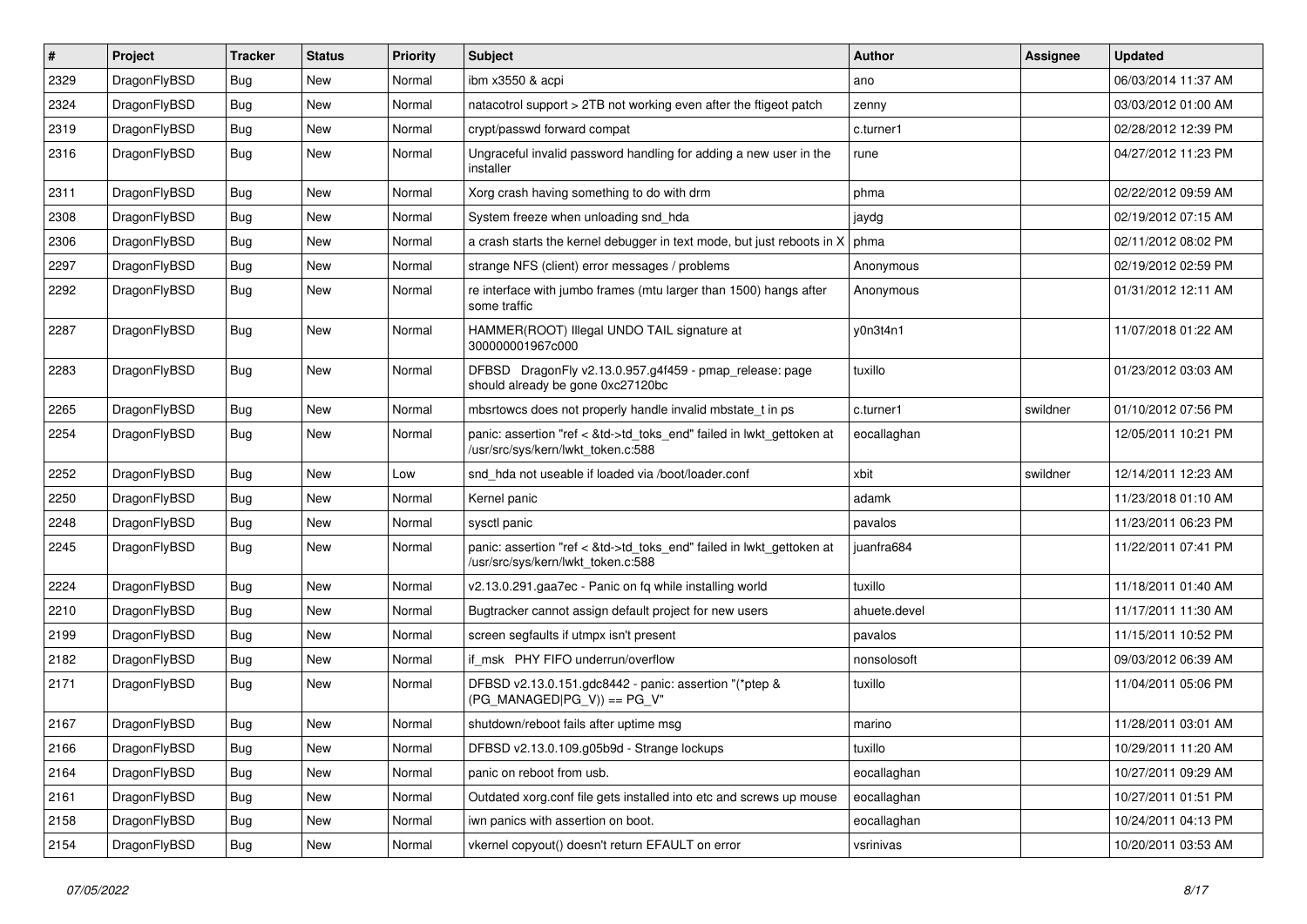| $\pmb{\#}$ | Project      | <b>Tracker</b> | <b>Status</b> | <b>Priority</b> | Subject                                                                                    | <b>Author</b> | <b>Assignee</b> | <b>Updated</b>      |
|------------|--------------|----------------|---------------|-----------------|--------------------------------------------------------------------------------------------|---------------|-----------------|---------------------|
| 2153       | DragonFlyBSD | Bug            | <b>New</b>    | Normal          | Too many unuseful warnings at boot                                                         | juanfra684    |                 | 10/18/2011 10:16 PM |
| 2141       | DragonFlyBSD | Bug            | <b>New</b>    | Urgent          | loader and/or documentation broken                                                         | sjg           |                 | 01/20/2012 10:51 AM |
| 2140       | DragonFlyBSD | Bug            | New           | High            | hammer io delallocate panic with 'duplicate entry' message                                 | ttw           |                 | 10/07/2011 12:22 PM |
| 2138       | DragonFlyBSD | Bug            | <b>New</b>    | Normal          | > 100% CPU usage                                                                           | robin.carey1  |                 | 09/26/2011 12:20 PM |
| 2136       | DragonFlyBSD | Bug            | <b>New</b>    | Normal          | socketpair() doesn't free file descriptors on copyout failure                              | vsrinivas     |                 | 04/05/2013 09:13 AM |
| 2129       | DragonFlyBSD | Bug            | New           | Normal          | DFBSD v2.11.0.661.gf9438 i386 - panic: lockmgr thrd_sleep                                  | tuxillo       |                 | 09/05/2011 09:49 AM |
| 2125       | DragonFlyBSD | Bug            | <b>New</b>    | Normal          | Weird garbage in dmesg                                                                     | herrgard      |                 | 08/30/2011 08:04 PM |
| 2124       | DragonFlyBSD | Bug            | New           | Normal          | getty repeating too quickly on port /dev/ttyv0                                             | sgeorge.ml    |                 | 09/01/2011 04:28 AM |
| 2123       | DragonFlyBSD | Bug            | <b>New</b>    | Normal          | hammer is losing files                                                                     | schmir        |                 | 08/30/2011 07:56 PM |
| 2122       | DragonFlyBSD | Submit         | <b>New</b>    | Normal          | [Review] Fixes to the VFS layer                                                            | ftigeot       |                 | 05/31/2022 03:25 PM |
| 2117       | DragonFlyBSD | Bug            | <b>New</b>    | High            | ACPI and/or bce(4) problem with 2.11.0.673.g0d557 on HP DL380<br>G6                        | pauska        |                 | 08/22/2011 10:15 AM |
| 2115       | DragonFlyBSD | Bug            | New           | Normal          | [msk] system freeze after receive some paquet                                              | bsdsx         |                 | 08/22/2011 10:22 AM |
| 2113       | DragonFlyBSD | Bug            | New           | Normal          | nmalloc threaded program fork leak                                                         | vsrinivas     | vsrinivas       | 08/11/2011 07:25 PM |
| 2107       | DragonFlyBSD | Bug            | <b>New</b>    | Normal          | 2.10.1 sata dvd drive issue                                                                | ausppc        |                 | 07/31/2011 08:41 PM |
| 2104       | DragonFlyBSD | Bug            | New           | Normal          | network configuration seg. fault on install CD                                             | navratil      |                 | 07/26/2011 07:55 AM |
| 2099       | DragonFlyBSD | Bug            | <b>New</b>    | Normal          | page fault panic in vm system                                                              | pavalos       |                 | 07/10/2011 08:51 AM |
| 2098       | DragonFlyBSD | Submit         | <b>New</b>    | Normal          | [PATCH] correct ath man page example<br>(/usr/src/share/man/man4/ath.4)                    | nobody        |                 | 11/15/2011 12:27 AM |
| 2095       | DragonFlyBSD | Bug            | <b>New</b>    | Low             | Running installer post-install: Unsupported DFUI transport "                               | greenrd       |                 | 06/26/2011 09:20 AM |
| 2094       | DragonFlyBSD | Bug            | <b>New</b>    | Normal          | Segfault when gdb printing backtrace from core dump                                        | greenrd       |                 | 06/25/2011 04:14 PM |
| 2092       | DragonFlyBSD | Bug            | New           | Normal          | Panic: Bad link elm 0x next->prev != elm                                                   | masterblaster | dillon          | 12/04/2011 12:49 PM |
| 2085       | DragonFlyBSD | Bug            | <b>New</b>    | Normal          | panic: assertion: (m->flags & PG_MAPPED) == 0 in<br>vm_page_free_toq                       | vsrinivas     |                 | 06/10/2011 07:48 AM |
| 2084       | DragonFlyBSD | Bug            | <b>New</b>    | Normal          | DFBSD v2.11.0.242.g4d317 - panic: zone: entry not free                                     | tuxillo       |                 | 07/03/2012 01:23 AM |
| 2082       | DragonFlyBSD | Bug            | New           | Normal          | dfbsd 2.10.1 amd64 - mc port build error with 'bmake bin-install'                          | sun-doctor    |                 | 05/25/2011 07:18 PM |
| 2080       | DragonFlyBSD | Bug            | New           | Normal          | panic: lockmgr thrd_sleep: called from interrupt, ipi, or hard code<br>section             | rumcic        |                 | 05/30/2011 05:06 PM |
| 2078       | DragonFlyBSD | Bug            | <b>New</b>    | Normal          | DFBSD i386 v2.11.0.201.g3ed2f - Panic during installworld into a<br>vn0 device             | tuxillo       |                 | 05/19/2011 07:50 PM |
| 2077       | DragonFlyBSD | <b>Bug</b>     | <b>New</b>    | Normal          | USB devices conflicting                                                                    | srussell      |                 | 05/17/2011 05:12 PM |
| 2075       | DragonFlyBSD | <b>Bug</b>     | New           | Normal          | pflogd on x86_64                                                                           | fanch         |                 | 05/16/2011 04:04 PM |
| 2072       | DragonFlyBSD | Bug            | New           | Normal          | Fatal trap 12: stopped at lwkt_send_ipiq3                                                  | rumcic        |                 | 05/17/2011 04:12 AM |
| 2071       | DragonFlyBSD | <b>Bug</b>     | New           | High            | Panic on assertion: (int)(flg->seq - seq) > 0 in hammer_flusher_flush<br>after inode error | vsrinivas     |                 | 06/12/2011 07:59 AM |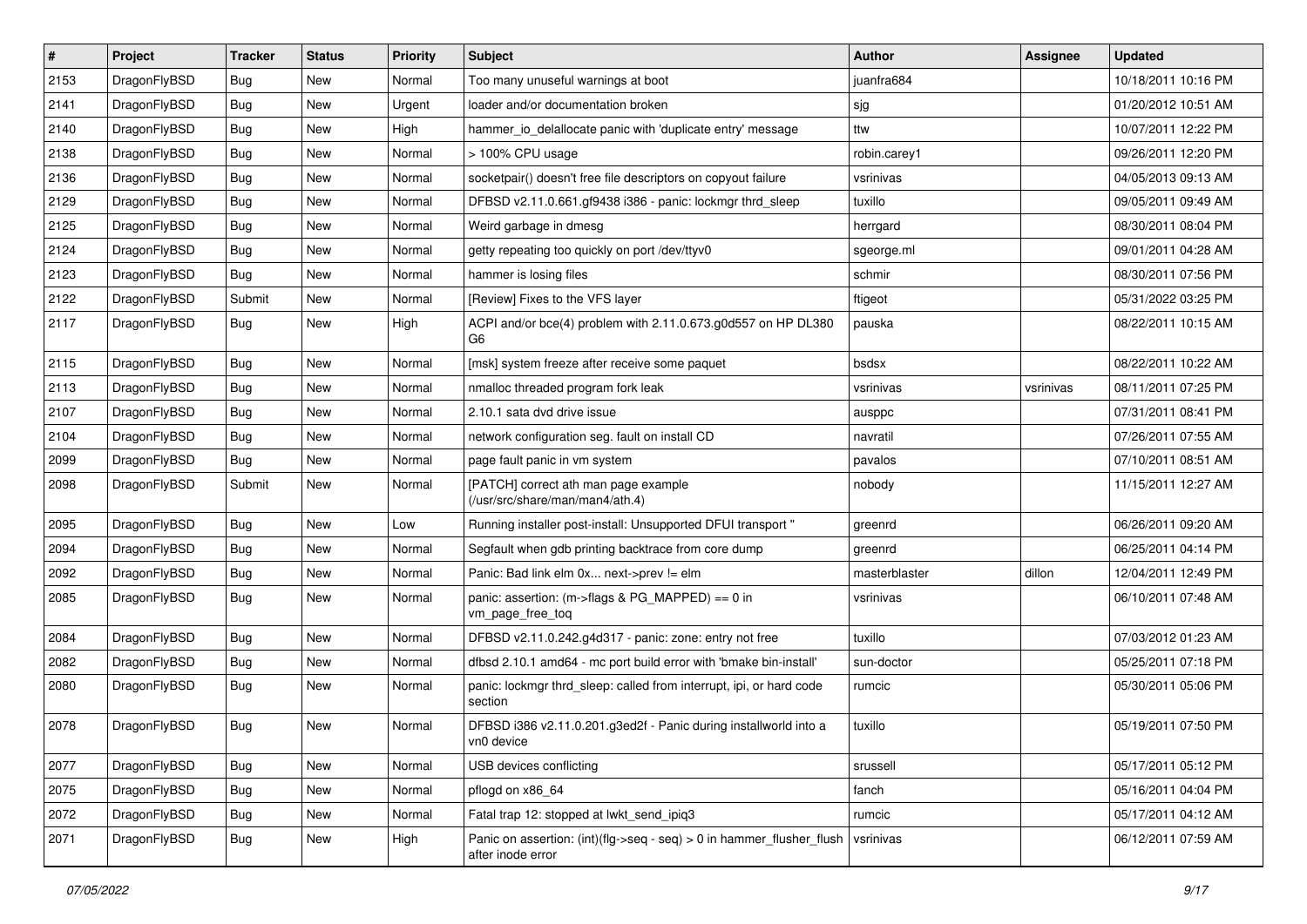| $\pmb{\#}$ | Project      | <b>Tracker</b> | <b>Status</b> | <b>Priority</b> | Subject                                                                                  | <b>Author</b>      | <b>Assignee</b> | <b>Updated</b>      |
|------------|--------------|----------------|---------------|-----------------|------------------------------------------------------------------------------------------|--------------------|-----------------|---------------------|
| 2067       | DragonFlyBSD | <b>Bug</b>     | New           | Normal          | sound/pcm: "play interrupt timeout, channel dead"                                        | matthiasr          |                 | 05/11/2021 03:55 AM |
| 2061       | DragonFlyBSD | Bug            | <b>New</b>    | Normal          | USB keyboard boot panic                                                                  | sjg                |                 | 05/04/2012 12:20 AM |
| 2055       | DragonFlyBSD | Bug            | <b>New</b>    | Normal          | $ssh + IPV6 + bridge \Rightarrow connection freezes$                                     | steve              |                 | 04/24/2011 07:13 PM |
| 2052       | DragonFlyBSD | Bug            | New           | Normal          | Kernel panic: CPU APIC ID out of range                                                   | Anonymous          |                 | 05/02/2011 11:06 AM |
| 2051       | DragonFlyBSD | Bug            | <b>New</b>    | Normal          | No ipv6 lan route entry created on 2.10                                                  | ftigeot            |                 | 04/21/2011 10:37 AM |
| 2048       | DragonFlyBSD | Bug            | New           | Normal          | panic: ffs sync: rofs mod                                                                | pavalos            |                 | 04/12/2011 05:45 AM |
| 2045       | DragonFlyBSD | Bug            | New           | Normal          | ral(4): Fatal trap 12: page fault while in kernel mode (two panics)                      | herrgard           |                 | 11/03/2011 05:34 PM |
| 2042       | DragonFlyBSD | Bug            | <b>New</b>    | Normal          | kernel panic, when run boot0cfg                                                          | sepherosa          |                 | 05/31/2022 03:01 PM |
| 2020       | DragonFlyBSD | Bug            | <b>New</b>    | Low             | Port brcm80211 driver from Linux to DragonFly BSD                                        | studer             |                 | 03/05/2011 10:54 PM |
| 2008       | DragonFlyBSD | Bug            | <b>New</b>    | Normal          | lwkt_setcpu_remote: td->td_flags 00800621 console flood                                  | pavalos            |                 | 03/06/2011 09:37 PM |
| 2004       | DragonFlyBSD | Bug            | New           | Normal          | LWKT WAIT IPIQ panic                                                                     | steve              |                 | 03/08/2011 05:46 PM |
| 1990       | DragonFlyBSD | Bug            | New           | Normal          | /mnt too large to mount                                                                  | peur.neu           |                 | 02/16/2011 11:24 PM |
| 1984       | DragonFlyBSD | Bug            | New           | Normal          | hammer mount fails after crash - HAMMER: FIFO record bad head<br>signature               | thomas.nikolajsen  |                 | 03/08/2011 06:57 PM |
| 1982       | DragonFlyBSD | Bug            | <b>New</b>    | Low             | There is no linuxulator on x86-64                                                        | herrgard           |                 | 05/31/2022 02:25 PM |
| 1975       | DragonFlyBSD | Bug            | <b>New</b>    | Normal          | Applications seg fault in select() and poll()                                            | rumcic             |                 | 05/31/2022 02:58 PM |
| 1969       | DragonFlyBSD | Bug            | New           | Normal          | pf-related network problem                                                               | pavalos            | lentferj        | 02/01/2011 06:57 PM |
| 1964       | DragonFlyBSD | Bug            | <b>New</b>    | Normal          | iwn (panic assertion : wlan_assert_serialized)                                           | sjmm.ptr           | josepht         | 02/01/2011 12:57 PM |
| 1961       | DragonFlyBSD | Bug            | New           | Normal          | Can't create dump from DDB                                                               | shamaz             |                 | 01/29/2011 09:02 PM |
| 1959       | DragonFlyBSD | Bug            | <b>New</b>    | Normal          | DFBSD v2.9.1.422.gc98f2 - Panic during boot - IPv6 and PF                                | tuxillo            |                 | 01/13/2011 03:37 AM |
| 1951       | DragonFlyBSD | Bug            | New           | Normal          | dma timeouts at phyaddr on a good hdd                                                    | peur.neu           |                 | 01/04/2011 07:12 AM |
| 1949       | DragonFlyBSD | <b>Bug</b>     | <b>New</b>    | Normal          | iwn panic                                                                                | pavalos            |                 | 01/30/2011 03:21 AM |
| 1947       | DragonFlyBSD | Bug            | New           | Low             | GA-880GM-UD2H (rev. 1.3) AHCI fails to detect disks at the end of<br>the RAID controller | eocallaghan        |                 | 11/27/2021 08:46 AM |
| 1946       | DragonFlyBSD | <b>Bug</b>     | <b>New</b>    | Normal          | ieee80211 panic                                                                          | pavalos            | josepht         | 01/27/2011 06:00 PM |
| 1944       | DragonFlyBSD | Bug            | <b>New</b>    | Normal          | panic: backing_object 0xdea7b258 was somehow re-referenced<br>during collapse!           | sepherosa          |                 | 12/27/2010 02:06 AM |
| 1943       | DragonFlyBSD | <b>Bug</b>     | <b>New</b>    | Normal          | hammer assertion panic                                                                   | peter              |                 | 12/27/2010 12:45 AM |
| 1942       | DragonFlyBSD | Bug            | New           | Normal          | locking against myself in getcacheblk()?                                                 | qhwt.dfly          |                 | 05/31/2022 02:15 PM |
| 1941       | DragonFlyBSD | Bug            | New           | Normal          | wlan config crash                                                                        | abandon.every.hope |                 | 12/24/2010 07:54 PM |
| 1939       | DragonFlyBSD | Bug            | New           | Normal          | Panic on nightly build and stress test box                                               | lentferj           |                 | 12/18/2010 08:41 AM |
| 1935       | DragonFlyBSD | Bug            | New           | Normal          | mouse does not work after switching between x and console                                | shamaz             |                 | 12/13/2010 10:06 AM |
| 1923       | DragonFlyBSD | Bug            | New           | Normal          | Abysmal NFS performance with IPv6                                                        | ftigeot            |                 | 12/05/2010 09:34 PM |
| 1920       | DragonFlyBSD | <b>Bug</b>     | New           | High            | system hangs                                                                             | zhtw               |                 | 11/22/2010 08:59 AM |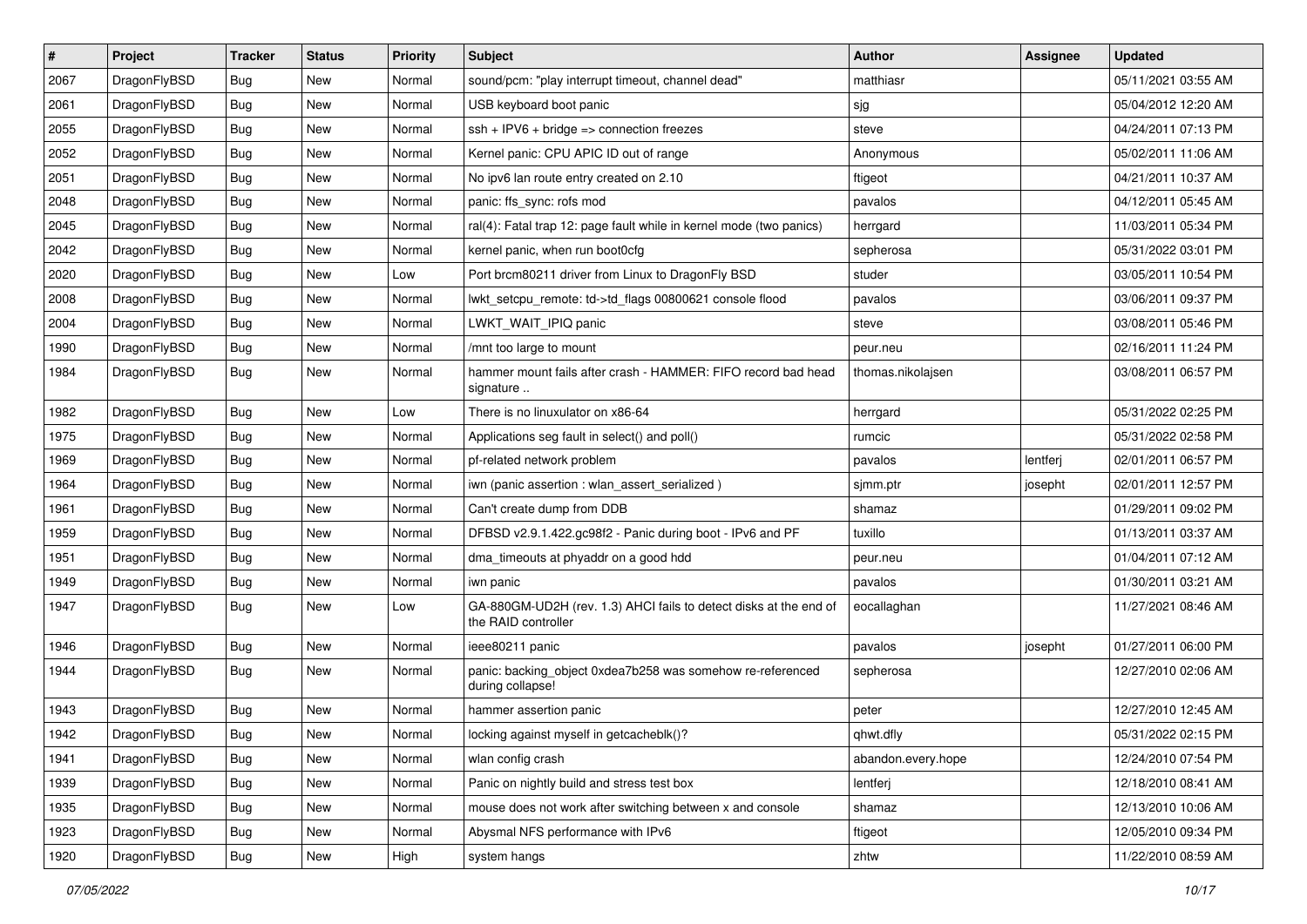| $\vert$ # | Project      | Tracker    | <b>Status</b> | <b>Priority</b> | <b>Subject</b>                                                                                                                                                                                    | Author           | <b>Assignee</b> | <b>Updated</b>      |
|-----------|--------------|------------|---------------|-----------------|---------------------------------------------------------------------------------------------------------------------------------------------------------------------------------------------------|------------------|-----------------|---------------------|
| 1917      | DragonFlyBSD | Bug        | New           | Normal          | panic: assertion: (RB_EMPTY(&ip->rec_tree) && (ip->flags &<br>HAMMER_INODE_XDIRTY) == 0)    (!RB_EMPTY(&ip->rec_tree)<br>&& (ip->flags & HAMMER INODE XDIRTY) != 0) in<br>hammer flush inode done | qhwt.dfly        |                 | 11/24/2010 03:23 AM |
| 1916      | DragonFlyBSD | <b>Bug</b> | <b>New</b>    | Normal          | Constant crashes on x86_64 with UFS                                                                                                                                                               | lentferj         |                 | 11/21/2010 07:40 PM |
| 1913      | DragonFlyBSD | <b>Bug</b> | New           | Normal          | panic: assertion: ip->flush_state != HAMMER_FST_FLUSH in<br>hammer_flush_inode_core                                                                                                               | swildner         |                 | 11/20/2010 05:27 PM |
| 1907      | DragonFlyBSD | <b>Bug</b> | New           | Normal          | Hammer crash in hammer flusher flush()                                                                                                                                                            | swildner         |                 | 11/11/2010 05:07 AM |
| 1899      | DragonFlyBSD | <b>Bug</b> | New           | Normal          | Keyboard doesn't work                                                                                                                                                                             | fransm           |                 | 05/15/2022 03:32 PM |
| 1884      | DragonFlyBSD | <b>Bug</b> | New           | Normal          | System completely freezes while listening music (devbuf: malloc<br>limit exceeded)                                                                                                                | shamaz           |                 | 01/24/2011 05:00 PM |
| 1882      | DragonFlyBSD | <b>Bug</b> | New           | Low             | Idea for handling new USB vendor/device codes                                                                                                                                                     | bmk              |                 | 10/20/2010 12:15 PM |
| 1877      | DragonFlyBSD | <b>Bug</b> | <b>New</b>    | Normal          | Freeze during 1st hammer cleanup after new install                                                                                                                                                | elekktretterr    |                 | 05/15/2022 11:43 AM |
| 1876      | DragonFlyBSD | Bug        | New           | Normal          | devfs in $ ail + logging$ out from console(ttyv1+) -> panic                                                                                                                                       | qhwt.dfly        | tuxillo         | 05/31/2022 03:24 PM |
| 1874      | DragonFlyBSD | Bug        | <b>New</b>    | Normal          | mpd listening on all IPs, accepting only on one                                                                                                                                                   | rumcic           |                 | 05/08/2011 01:01 PM |
| 1873      | DragonFlyBSD | Bug        | New           | Normal          | Panic upon usb mouse detach and reattaching                                                                                                                                                       | rumcic           |                 | 02/01/2011 09:53 AM |
| 1867      | DragonFlyBSD | Bug        | New           | Normal          | it(4) motherboard and fan problems                                                                                                                                                                | tuxillo          |                 | 07/08/2011 10:48 AM |
| 1861      | DragonFlyBSD | <b>Bug</b> | <b>New</b>    | Normal          | panic via kprintf (lockmgr called in a hard section)                                                                                                                                              | vsrinivas        |                 | 10/11/2010 12:56 AM |
| 1850      | DragonFlyBSD | Bug        | New           | Normal          | volume-add on hammer root fs panic                                                                                                                                                                | Johannes.Hofmann |                 | 04/18/2019 04:27 AM |
| 1836      | DragonFlyBSD | Bug        | New           | Normal          | Incorrect TCP checksum show up in tcpdump                                                                                                                                                         | robgar1          |                 | 05/15/2022 11:22 AM |
| 1826      | DragonFlyBSD | Bug        | New           | Normal          | panic during boot: assertion so->so port  in tcp input                                                                                                                                            | ftigeot          |                 | 05/15/2022 11:05 AM |
| 1818      | DragonFlyBSD | Bug        | New           | Normal          | panic: Bad tailq NEXT (kqueue issue ?)                                                                                                                                                            | ftigeot          |                 | 05/15/2022 11:40 AM |
| 1786      | DragonFlyBSD | Bug        | <b>New</b>    | Normal          | Calling NULL function pointer initiates panic loop                                                                                                                                                | sjg              |                 | 10/11/2010 05:28 PM |
| 1774      | DragonFlyBSD | Bug        | New           | Normal          | New IP header cleanup branch available for testing                                                                                                                                                | dillon           |                 | 05/15/2022 10:59 AM |
| 1769      | DragonFlyBSD | Bug        | New           | Normal          | panic: assertion: _tp->tt_msg->tt_cpuid == mycpuid in<br>tcp_callout_active                                                                                                                       | pavalos          | sjg             | 05/15/2022 11:07 AM |
| 1714      | DragonFlyBSD | <b>Bug</b> | New           | Low             | hwpmc                                                                                                                                                                                             | alexh            | swildner        | 08/18/2012 02:03 PM |
| 1695      | DragonFlyBSD | Bug        | <b>New</b>    | Normal          | NFS-related system breakdown                                                                                                                                                                      | Anonymous        |                 | 04/10/2014 12:35 AM |
| 1634      | DragonFlyBSD | Bug        | New           | Normal          | panic: spin lock: 0xe4ad1320, indefinitive wait!                                                                                                                                                  | elekktretterr    |                 | 01/19/2015 03:21 AM |
| 1594      | DragonFlyBSD | Bug        | New           | Normal          | Kernel panic during boot from Live CD on Dell E6400                                                                                                                                               | bodie            |                 | 05/11/2021 03:54 AM |
| 1559      | DragonFlyBSD | <b>Bug</b> | New           | Normal          | kernel trap                                                                                                                                                                                       | phma             |                 | 11/27/2021 08:43 AM |
| 1556      | DragonFlyBSD | <b>Bug</b> | New           | Normal          | many processes stuck in "hmrrcm", system unusable                                                                                                                                                 | corecode         | tuxillo         | 05/11/2021 03:52 AM |
| 1538      | DragonFlyBSD | <b>Bug</b> | New           | Low             | mountroot should probe file systems                                                                                                                                                               | corecode         | alexh           | 11/24/2010 06:35 PM |
| 1532      | DragonFlyBSD | <b>Bug</b> | New           | Low             | jemalloc doesn't work on DragonFly                                                                                                                                                                | hasso            | sjg             | 08/02/2011 01:14 AM |
| 1525      | DragonFlyBSD | <b>Bug</b> | New           | Normal          | boehm-gc problems                                                                                                                                                                                 | hasso            |                 | 10/13/2012 07:13 PM |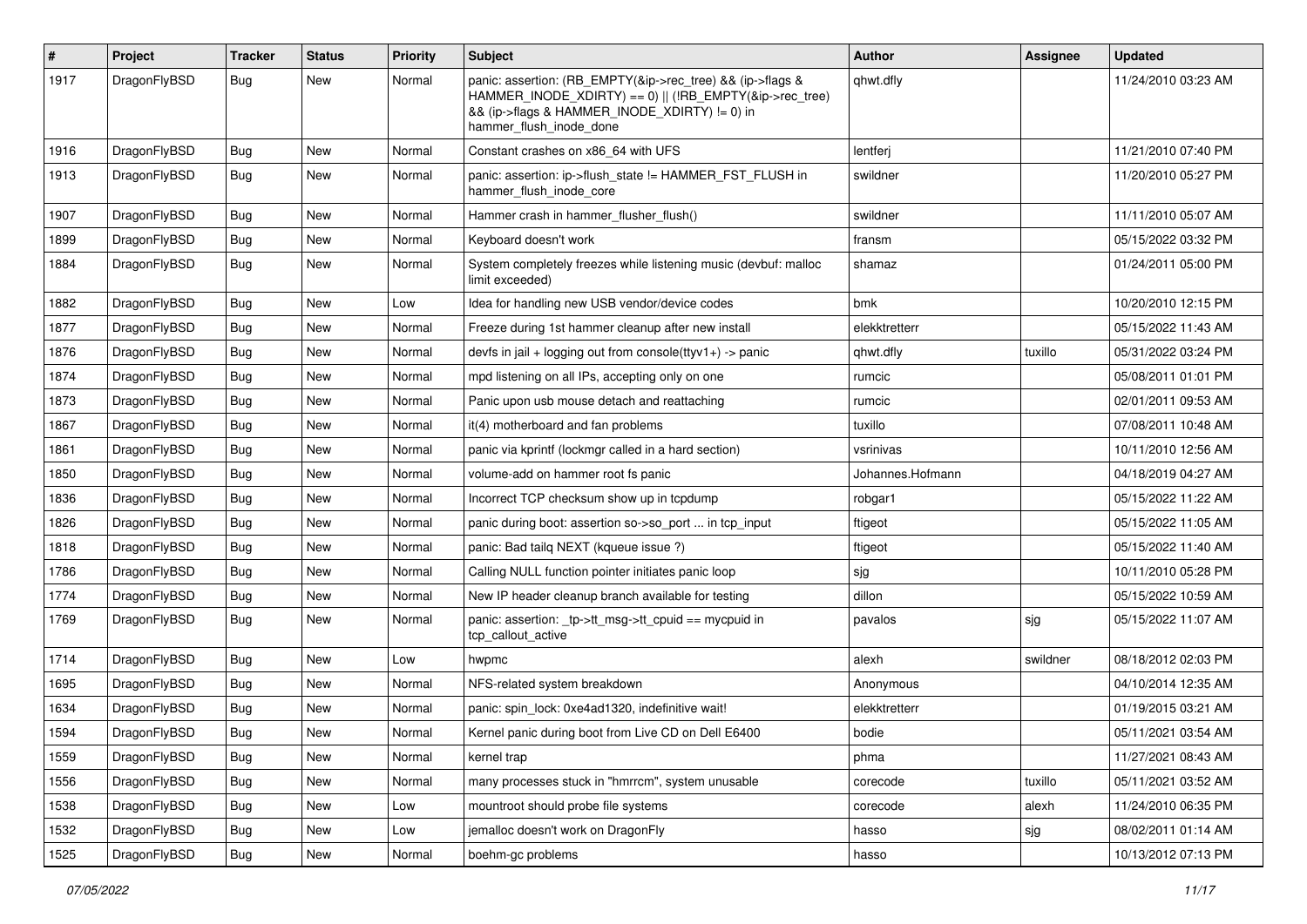| #    | Project      | <b>Tracker</b> | <b>Status</b> | <b>Priority</b> | <b>Subject</b>                                                                               | <b>Author</b>  | Assignee | <b>Updated</b>      |
|------|--------------|----------------|---------------|-----------------|----------------------------------------------------------------------------------------------|----------------|----------|---------------------|
| 1474 | DragonFlyBSD | <b>Bug</b>     | <b>New</b>    | Normal          | ithread 1 unexpectedly rescheduled                                                           | corecode       | tuxillo  | 05/11/2021 03:52 AM |
| 1463 | DragonFlyBSD | <b>Bug</b>     | <b>New</b>    | Normal          | Mountroot before drives are initialized                                                      | elekktretterr  |          | 12/07/2010 01:30 PM |
| 1442 | DragonFlyBSD | Bug            | <b>New</b>    | Normal          | blocking SIGSEGV and triggering a segment violation produces an<br>all CPU consuming process | corecode       | tuxillo  | 05/11/2021 03:52 AM |
| 1440 | DragonFlyBSD | Bug            | <b>New</b>    | Normal          | ptrace/gdb doesn't work after process blocks SIGTRAP                                         | corecode       | tuxillo  | 05/11/2021 03:52 AM |
| 1430 | DragonFlyBSD | <b>Bug</b>     | New           | Normal          | Buggy $w(1)$ ?                                                                               | hasso          | alexh    | 11/24/2010 08:09 AM |
| 1313 | DragonFlyBSD | Bug            | <b>New</b>    | Low             | Signal code in kernel needs major overhaul (signal queues,<br>si code, si addr)              | hasso          |          | 05/11/2021 04:00 AM |
| 1293 | DragonFlyBSD | <b>Bug</b>     | <b>New</b>    | Normal          | 2.2.1-REL Installer Request                                                                  | mk             | tuxillo  | 05/11/2021 04:00 AM |
| 1246 | DragonFlyBSD | Bug            | <b>New</b>    | Normal          | bad resolution (monitor desync) with livedvd                                                 | Przem0l        |          | 02/18/2014 06:29 AM |
| 1198 | DragonFlyBSD | <b>Bug</b>     | <b>New</b>    | High            | DDB loops panic in db_read_bytes                                                             | corecode       | tuxillo  | 05/11/2021 03:51 AM |
| 1194 | DragonFlyBSD | Bug            | <b>New</b>    | Normal          | SCSI errors while trying to copy photos from my camera                                       | elekktretterr  |          | 01/14/2015 04:39 PM |
| 1193 | DragonFlyBSD | Bug            | <b>New</b>    | Normal          | kernel doesn't recognize cdrom drive                                                         | nonsolosoft    |          | 01/25/2014 09:11 PM |
| 1192 | DragonFlyBSD | Submit         | <b>New</b>    | Normal          | KKASSERTs in sys/kern/uipc_{msg,socket}.c are too strict                                     | rumcic         |          | 05/11/2021 04:07 AM |
| 1185 | DragonFlyBSD | Bug            | <b>New</b>    | High            | need a tool to merge changes into /etc                                                       | wa1ter         |          | 02/18/2014 06:02 AM |
| 989  | DragonFlyBSD | <b>Bug</b>     | <b>New</b>    | Normal          | installer/fdisk trouble with wrapped values                                                  | Discodestroyer |          | 02/18/2014 06:27 AM |
| 731  | DragonFlyBSD | <b>Bug</b>     | <b>New</b>    | Normal          | system freeze on "slice too large"                                                           | corecode       | tuxillo  | 06/25/2022 04:01 AM |
| 679  | DragonFlyBSD | <b>Bug</b>     | <b>New</b>    | Low             | Netgraph backward compatibility for old *LEN constants                                       | nant           | nant     | 02/18/2014 05:45 AM |
| 600  | DragonFlyBSD | <b>Bug</b>     | New           | Low             | /sys/libkern/karc4random                                                                     | robin_carey5   | profmakx | 01/19/2015 03:07 AM |
| 599  | DragonFlyBSD | Bug            | <b>New</b>    | Urgent          | 1.9.0 reproducable panic                                                                     | pavalos        |          | 12/22/2010 01:08 AM |
| 341  | DragonFlyBSD | <b>Bug</b>     | New           | Normal          | Vinum erroneously repors devices as busy                                                     | corecode       | swildner | 01/21/2012 04:50 AM |
| 3318 | DragonFlyBSD | <b>Bug</b>     | In Progress   | Normal          | Segmenation fault when a process resumed with checkpt exits                                  | zabolekar      | tuxillo  | 06/18/2022 08:24 AM |
| 3317 | DragonFlyBSD | <b>Bug</b>     | In Progress   | Normal          | Network vtnet0 not working on Hetzner cloud                                                  | mneumann       |          | 06/18/2022 03:55 AM |
| 3310 | DragonFlyBSD | Bug            | In Progress   | Normal          | NVMM+QEMU fail to boot with UEFI: Mem Assist Failed<br>[gpa=0xfffffff0]                      | liweitianux    |          | 01/11/2022 03:22 PM |
| 3299 | DragonFlyBSD | <b>Bug</b>     | In Progress   | Normal          | DragonFlyBSD reports utterly wrong uptime (most of the time, right<br>after booting in)      | adrian         |          | 11/11/2021 01:43 PM |
| 3295 | DragonFlyBSD | Bug            | In Progress   | Normal          | Adapt devel/libvirt for nvmm                                                                 | tuxillo        | tuxillo  | 11/03/2021 04:56 PM |
| 3269 | DragonFlyBSD | <b>Bug</b>     | In Progress   | Normal          | Is double-buffer'd buf still required by HAMMER2?                                            | tkusumi        |          | 05/12/2021 04:09 PM |
| 3160 | DragonFlyBSD | Submit         | In Progress   | Normal          | State the implementation difference in pkill/pgrep manual                                    | sevan          | tuxillo  | 06/03/2022 05:15 PM |
| 3145 | DragonFlyBSD | Submit         | In Progress   | Normal          | Update libelf to FreeBSD 12 current and build as base library usable<br>by ports             | davshao        | tuxillo  | 08/20/2021 03:58 PM |
| 3113 | DragonFlyBSD | <b>Bug</b>     | In Progress   | Urgent          | Booting vKernel fails due being out of swap space                                            | tcullen        |          | 05/11/2021 04:14 AM |
| 3111 | DragonFlyBSD | <b>Bug</b>     | In Progress   | High            | Mouse lags every second heavily under X11                                                    | mneumann       |          | 12/12/2017 09:46 PM |
| 3089 | DragonFlyBSD | Bug            | In Progress   | Normal          | vtnet(4) - disable TCP checksum offload by default                                           | jlane          | vadaszi  | 05/11/2021 04:14 AM |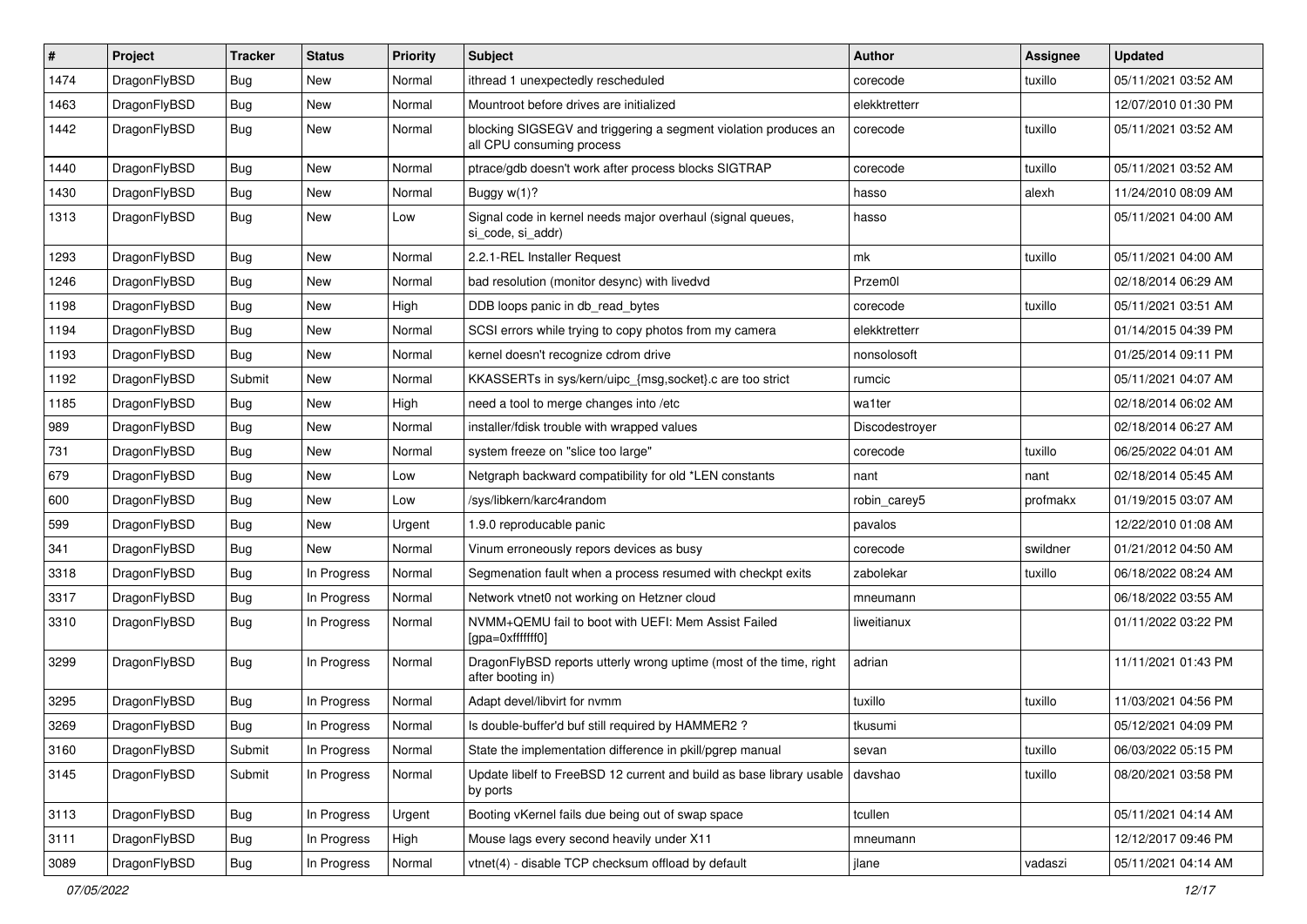| #    | Project      | <b>Tracker</b> | <b>Status</b> | <b>Priority</b> | Subject                                                                                                   | <b>Author</b>     | <b>Assignee</b> | <b>Updated</b>      |
|------|--------------|----------------|---------------|-----------------|-----------------------------------------------------------------------------------------------------------|-------------------|-----------------|---------------------|
| 3031 | DragonFlyBSD | Submit         | In Progress   | Normal          | Update drm/radeon to Linux 4.7.10 as much as possible                                                     | davshao           | ftigeot         | 08/19/2021 12:33 PM |
| 3028 | DragonFlyBSD | Bug            | In Progress   | Normal          | installer: confusion of set/get disk encryption passphrase dialogs                                        | liweitianux       | tuxillo         | 06/03/2022 05:13 PM |
| 3021 | DragonFlyBSD | Bug            | In Progress   | Normal          | sys/dev/drm/i915/i915_gem_stolen.c:115]: (error) Signed integer<br>overflow for expression '65535<<20'    | dcb               |                 | 04/11/2017 12:46 PM |
| 3011 | DragonFlyBSD | Bug            | In Progress   | Normal          | dragonfly/sys/dev/netif/re/re.c: suspicious code?                                                         | dcb               |                 | 07/29/2017 01:26 AM |
| 2819 | DragonFlyBSD | Bug            | In Progress   | Normal          | Random micro system freezes after a week of uptime                                                        | ftigeot           | dillon          | 08/16/2015 08:46 PM |
| 2797 | DragonFlyBSD | Bug            | In Progress   | Low             | vkernels with & without machdep.pmap_mmu_optimize                                                         | yellowrabbit2010  |                 | 11/27/2021 08:06 AM |
| 2731 | DragonFlyBSD | Bug            | In Progress   | Normal          | Screen full of random colors when starting Xorg with Intel Haswell<br>HD Graphics P4600                   | jkatzmaier        |                 | 11/12/2014 04:08 PM |
| 2631 | DragonFlyBSD | Bug            | In Progress   | Low             | Verify library versioning current with full package build and switch it<br>on (after publishing packages) | tuxillo           |                 | 05/11/2021 04:06 AM |
| 2549 | DragonFlyBSD | Bug            | In Progress   | Normal          | netgraph7: Kernel page fault.                                                                             | russiane39        | nant            | 05/10/2013 11:20 PM |
| 2499 | DragonFlyBSD | Bug            | In Progress   | Urgent          | DRAGONFLY_3_2 lockd not responding correctly                                                              | Nerzhul           |                 | 01/22/2013 12:47 PM |
| 2414 | DragonFlyBSD | Bug            | In Progress   | Normal          | Lenovo S10 acpi freeze (not new)                                                                          | davshao           |                 | 05/11/2021 04:13 AM |
| 2391 | DragonFlyBSD | Bug            | In Progress   | Normal          | System lock with ahci and acpi enabled on ATI RS690 chipset with<br>SMB600 sata controller                | jorisgio          | vadaszi         | 06/03/2015 03:51 PM |
| 2360 | DragonFlyBSD | Bug            | In Progress   | Normal          | Wishlist: virtio driver import                                                                            | vsrinivas         |                 | 06/04/2022 04:16 AM |
| 2358 | DragonFlyBSD | Bug            | In Progress   | Normal          | DFBSD v3.0.2.32.g928ca - panic: hammer: insufficient undo FIFO<br>space!                                  | tuxillo           | tuxillo         | 05/10/2021 02:50 AM |
| 2353 | DragonFlyBSD | Bug            | In Progress   | Normal          | panic: assertion "gd->gd_spinlocks_wr == 0" failed in<br>bsd4_schedulerclock                              | jaydg             | alexh           | 11/28/2012 01:57 AM |
| 2351 | DragonFlyBSD | Bug            | In Progress   | Normal          | DFBSD v3.1.0.579.g44ccf - Stuck during startup, random freezes                                            | tuxillo           |                 | 04/24/2012 08:21 AM |
| 2345 | DragonFlyBSD | Bug            | In Progress   | Normal          | DFBSD v3.1.0.457.gd679f - NFS panic on diskless station                                                   | tuxillo           |                 | 04/07/2012 05:22 PM |
| 2296 | DragonFlyBSD | Bug            | In Progress   | High            | panic: assertion "m->wire_count > 0" failed                                                               | thomas.nikolajsen |                 | 08/30/2012 06:09 AM |
| 2282 | DragonFlyBSD | Bug            | In Progress   | Normal          | gdb segfaults with certain corefiles                                                                      | tuxillo           |                 | 01/18/2012 04:40 PM |
| 2013 | DragonFlyBSD | Bug            | In Progress   | Normal          | oversized DMA request loop                                                                                | josepht           |                 | 05/11/2021 04:06 AM |
| 1921 | DragonFlyBSD | Bug            | In Progress   | Normal          | we miss mlockall                                                                                          | alexh             | tuxillo         | 06/18/2022 04:08 AM |
| 1819 | DragonFlyBSD | Bug            | In Progress   | Low             | truss - Major revamping task list                                                                         | tuxillo           | tuxillo         | 11/27/2021 08:45 AM |
| 1749 | DragonFlyBSD | Bug            | In Progress   | Normal          | HAMMER fsstress panic in hammer_flush_inode_core<br>'ip->flush_state != HAMMER_FST_FLUSH'                 | vsrinivas         |                 | 05/11/2021 04:06 AM |
| 1744 | DragonFlyBSD | Bug            | In Progress   | Normal          | HAMMER fsstress panic in hammer_setup_child_callback                                                      | vsrinivas         |                 | 05/11/2021 04:05 AM |
| 1700 | DragonFlyBSD | Submit         | In Progress   | Normal          | skip boot2 menu on <enter></enter>                                                                        | Johannes.Hofmann  | tuxillo         | 05/15/2022 08:35 AM |
| 1669 | DragonFlyBSD | <b>Bug</b>     | In Progress   | Normal          | Drive wont open using button                                                                              | elekktretterr     |                 | 02/29/2012 12:05 PM |
| 1661 | DragonFlyBSD | <b>Bug</b>     | In Progress   | Normal          | panic on password entry mount smb filesystem                                                              | vsrinivas         |                 | 11/27/2021 08:29 AM |
| 1584 | DragonFlyBSD | <b>Bug</b>     | In Progress   | Normal          | can't use ssh from jail: debug1: read_passphrase: can't open<br>/dev/tty: Device busy                     | corecode          | tuxillo         | 05/11/2021 03:53 AM |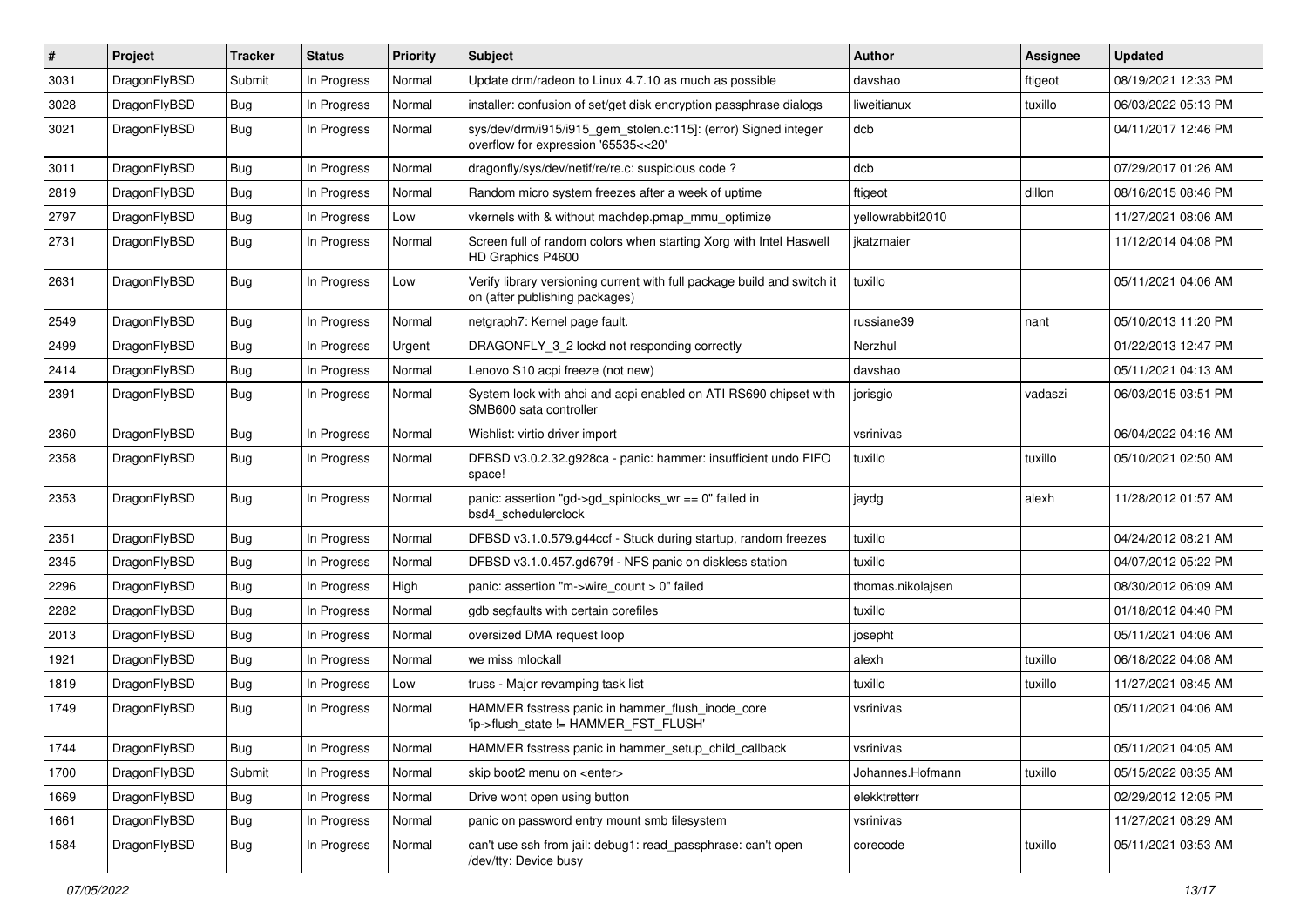| #    | Project      | <b>Tracker</b> | <b>Status</b> | <b>Priority</b> | Subject                                                                                                            | <b>Author</b>      | Assignee  | <b>Updated</b>      |
|------|--------------|----------------|---------------|-----------------|--------------------------------------------------------------------------------------------------------------------|--------------------|-----------|---------------------|
| 1583 | DragonFlyBSD | Bug            | In Progress   | Normal          | panic: assertion: cursor->trans->sync_lock_refs > 0 in<br>hammer_recover_cursor                                    | corecode           | tuxillo   | 05/11/2021 03:53 AM |
| 1547 | DragonFlyBSD | Bug            | In Progress   | Normal          | disklabel64 automatic sizing                                                                                       | corecode           | tuxillo   | 05/11/2021 03:52 AM |
| 1528 | DragonFlyBSD | Bug            | In Progress   | Normal          | ktrace does not show proper return values for pipe(2)                                                              | corecode           | tuxillo   | 05/11/2021 03:52 AM |
| 1502 | DragonFlyBSD | Bug            | In Progress   | Normal          | Lock while deleting files from nohistory HAMMER directories                                                        | hasso              |           | 03/10/2013 04:28 AM |
| 1475 | DragonFlyBSD | Bug            | In Progress   | Normal          | kernel blocks with low memory and syscons setting a high res mode<br>/ scrollback                                  | corecode           | tuxillo   | 05/11/2021 03:52 AM |
| 1469 | DragonFlyBSD | Bug            | In Progress   | Normal          | Hammer history security concern                                                                                    | corecode           | tuxillo   | 05/11/2021 03:52 AM |
| 1398 | DragonFlyBSD | Submit         | In Progress   | Normal          | hdestroy(3) restricts hash key to point to malloc'ed space                                                         | Anonymous          |           | 08/20/2021 04:06 PM |
| 1390 | DragonFlyBSD | Bug            | In Progress   | Normal          | Use id_t type for {get,set}priority()                                                                              | Anonymous          | tuxillo   | 07/05/2019 02:18 AM |
| 1368 | DragonFlyBSD | Bug            | In Progress   | Normal          | suspend signal race?                                                                                               | qhwt+dfly          |           | 05/11/2021 03:51 AM |
| 1336 | DragonFlyBSD | Bug            | In Progress   | Normal          | Still looking for reports of missed directory entries w/ HAMMER                                                    | dillon             |           | 05/11/2021 04:00 AM |
| 1307 | DragonFlyBSD | Bug            | In Progress   | Normal          | hammer tid -2 shows unexpected result                                                                              | corecode           |           | 10/18/2016 05:29 PM |
| 1302 | DragonFlyBSD | Bug            | In Progress   | Normal          | Checkpoint regression?                                                                                             | sjg                | sjg       | 07/10/2013 05:22 PM |
| 1218 | DragonFlyBSD | <b>Bug</b>     | In Progress   | Normal          | panic: assertion: error == 0 in hammer_start_transaction                                                           | rumcic             |           | 05/11/2021 04:00 AM |
| 1181 | DragonFlyBSD | <b>Bug</b>     | In Progress   | Normal          | ACX111 panic                                                                                                       | elekktretterr      |           | 05/11/2021 04:00 AM |
| 1148 | DragonFlyBSD | Bug            | In Progress   | Low             | BCM4311 wireless network adapter detected but not functional                                                       | archimedes.gaviola |           | 05/11/2021 04:00 AM |
| 1030 | DragonFlyBSD | Bug            | In Progress   | Normal          | msdosfs umount panic                                                                                               | corecode           | tuxillo   | 05/11/2021 03:51 AM |
| 998  | DragonFlyBSD | <b>Bug</b>     | In Progress   | Normal          | Unconfiguring a vn while it is mounted                                                                             | rumcic             | tuxillo   | 05/11/2021 04:00 AM |
| 884  | DragonFlyBSD | Bug            | In Progress   | High            | Performance/memory problems under filesystem IO load                                                               | hasso              |           | 05/11/2021 03:50 AM |
| 781  | DragonFlyBSD | Bug            | In Progress   | Normal          | fdisk uses wrong geometry on usb flash drives                                                                      | corecode           | tuxillo   | 05/11/2021 03:50 AM |
| 742  | DragonFlyBSD | <b>Bug</b>     | In Progress   | Normal          | umount problems with multiple mounts                                                                               | corecode           | tuxillo   | 06/25/2022 04:02 AM |
| 725  | DragonFlyBSD | Bug            | In Progress   | Low             | 'make distribution' fails w/'ro' /usr/obj                                                                          | c.turner           |           | 03/09/2013 01:01 PM |
| 604  | DragonFlyBSD | Bug            | In Progress   | Normal          | 1.8.1-RELEASE - clock runs fast on mainboard ASUS P5A-B                                                            | yeti               |           | 05/11/2021 03:55 AM |
| 331  | DragonFlyBSD | Bug            | In Progress   | Normal          | ftpsesame (aka Bridging S01E03)                                                                                    | bastyaelvtars      |           | 03/09/2013 12:28 PM |
| 168  | DragonFlyBSD | Bug            | In Progress   | Normal          | Livelocked limit engaged while trying to setup IPW wireless                                                        | mschacht           | sepherosa | 05/11/2021 04:05 AM |
| 3205 | DragonFlyBSD | Bug            | Feedback      | High            | Go compiler net test failing                                                                                       | t dfbsd            | tuxillo   | 05/10/2021 02:45 AM |
| 3152 | DragonFlyBSD | Bug            | Feedback      | Normal          | Console's size in ttyv0 and single user mode is sticking to 80x25,<br>while ttyv1 can make use of the whole screen | overtime           |           | 02/24/2019 01:08 AM |
| 2958 | DragonFlyBSD | <b>Bug</b>     | Feedback      | Normal          | Hammer FS dies during pruning after massive write load                                                             | neilb              |           | 10/11/2016 04:20 AM |
| 2957 | DragonFlyBSD | Bug            | Feedback      | Normal          | swapoff -a followed by swapon -a doesn't give your swap back                                                       | neilb              |           | 10/09/2016 04:17 AM |
| 2721 | DragonFlyBSD | Submit         | Feedback      | Low             | Some few zalloc calls to objcache ones replacements                                                                | dclink             | tuxillo   | 05/11/2021 04:08 AM |
| 2717 | DragonFlyBSD | Submit         | Feedback      | Normal          | Out of range numeric handling                                                                                      | dclink             | tuxillo   | 05/11/2021 04:08 AM |
| 2644 | DragonFlyBSD | <b>Bug</b>     | Feedback      | Normal          | 3.6.0-REL trap 9 on boot                                                                                           | memmerto           |           | 11/27/2021 08:08 AM |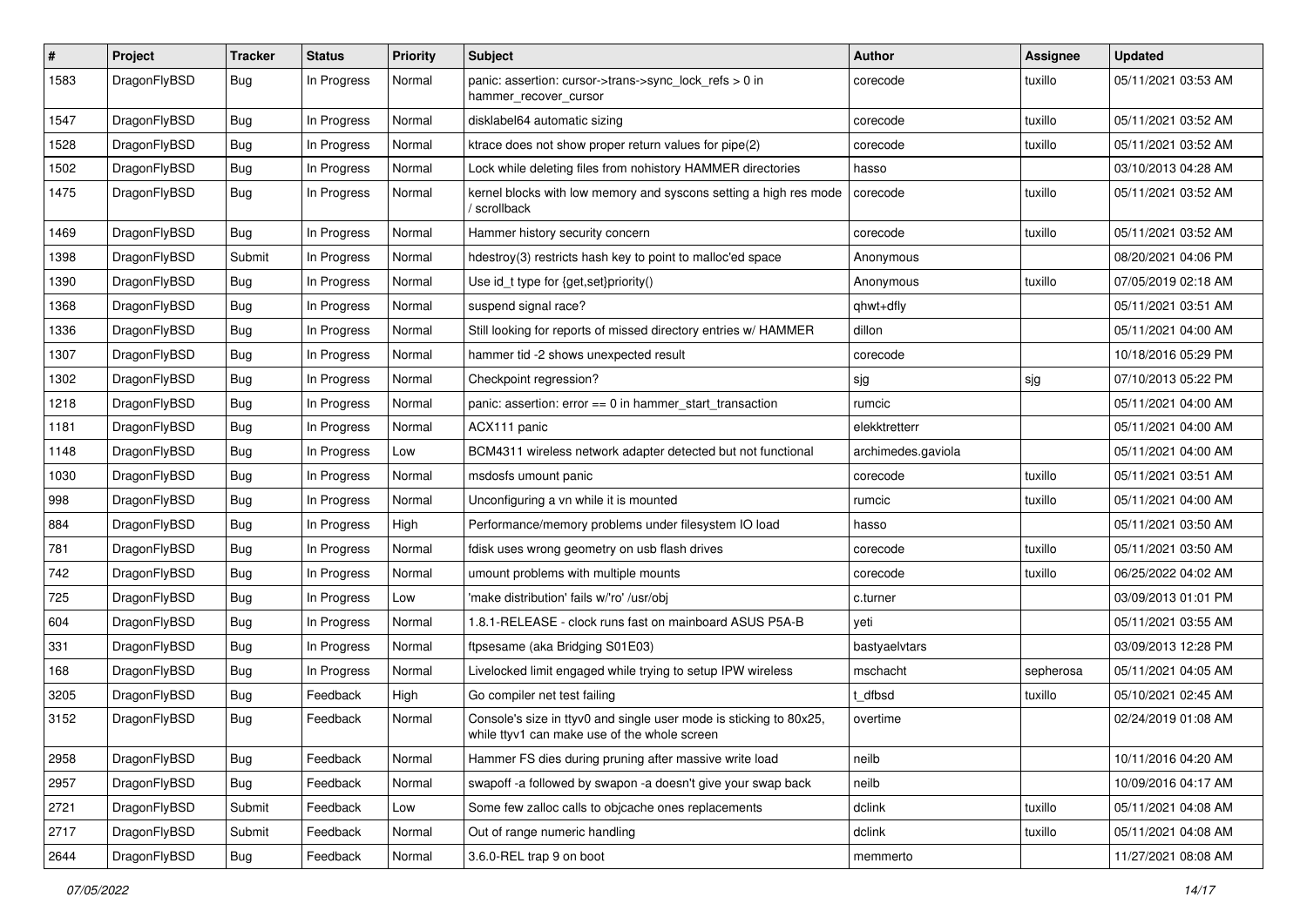| $\vert$ # | <b>Project</b> | <b>Tracker</b> | <b>Status</b> | <b>Priority</b> | <b>Subject</b>                                                                                  | <b>Author</b>    | <b>Assignee</b> | <b>Updated</b>      |
|-----------|----------------|----------------|---------------|-----------------|-------------------------------------------------------------------------------------------------|------------------|-----------------|---------------------|
| 2638      | DragonFlyBSD   | Bug            | Feedback      | High            | Fix machdep.pmap mmu optimize                                                                   | tuxillo          |                 | 05/11/2021 04:07 AM |
| 2636      | DragonFlyBSD   | <b>Bug</b>     | Feedback      | Low             | Add -x flag to iostat (a la solaris)                                                            | tuxillo          |                 | 05/11/2021 04:07 AM |
| 2617      | DragonFlyBSD   | <b>Bug</b>     | Feedback      | Normal          | Possible issue with wireless mouse on 3.6 release                                               | FilippoMo        |                 | 01/14/2015 03:42 PM |
| 2556      | DragonFlyBSD   | <b>Bug</b>     | Feedback      | Normal          | DragonFly v3.5.0.81.gd3479 - Process signal weirdness                                           | tuxillo          |                 | 12/17/2013 03:48 PM |
| 2459      | DragonFlyBSD   | <b>Bug</b>     | Feedback      | Normal          | apic problems with HP Probook 4510s                                                             | thowe            |                 | 11/27/2021 08:22 AM |
| 2438      | DragonFlyBSD   | Submit         | Feedback      | Normal          | <b>TRIM</b> fixes                                                                               | Anonymous        | tuxillo         | 05/11/2021 03:45 AM |
| 2396      | DragonFlyBSD   | Bug            | Feedback      | High            | Latest 3.1 development version core dumps while destroying master<br><b>PFS</b>                 | sgeorge          |                 | 01/23/2013 04:10 PM |
| 2347      | DragonFlyBSD   | Bug            | Feedback      | High            | Hammer PFSes destroy does not give back full space allocated to<br><b>PFS</b>                   | sgeorge          |                 | 07/19/2012 01:11 AM |
| 2288      | DragonFlyBSD   | <b>Bug</b>     | Feedback      | Normal          | Random IO performance loss introduced since January 1st                                         | lentferi         |                 | 01/23/2013 04:21 PM |
| 2100      | DragonFlyBSD   | <b>Bug</b>     | Feedback      | Normal          | devfs related panic                                                                             | sepherosa        | alexh           | 07/10/2011 02:29 PM |
| 2090      | DragonFlyBSD   | Bug            | Feedback      | Normal          | snd_hda does not support headphone automute                                                     | justin           |                 | 03/29/2012 08:03 PM |
| 2081      | DragonFlyBSD   | Bug            | Feedback      | Normal          | Panic on device "detach" / "failure"                                                            | vsrinivas        |                 | 02/29/2012 07:11 AM |
| 2037      | DragonFlyBSD   | Bug            | Feedback      | Normal          | Panic Bad link elm while building packages                                                      | ftigeot          | dillon          | 04/21/2011 07:20 AM |
| 1860      | DragonFlyBSD   | Bug            | Feedback      | Normal          | Panic while creating UFS fs on vn(4) for initrd                                                 | matthias         |                 | 02/29/2012 07:16 AM |
| 1831      | DragonFlyBSD   | Bug            | Feedback      | High            | HAMMER "malloc limit exceeded" panic                                                            | eocallaghan      | dillon          | 06/04/2022 04:38 AM |
| 1824      | DragonFlyBSD   | <b>Bug</b>     | Feedback      | Normal          | kernel panic, x86, 2.7.3.859.ge5104                                                             | akirchhoff135014 |                 | 03/10/2013 07:49 AM |
| 1745      | DragonFlyBSD   | <b>Bug</b>     | Feedback      | Normal          | kmalloc panic                                                                                   | josepht          |                 | 05/11/2021 04:05 AM |
| 1727      | DragonFlyBSD   | <b>Bug</b>     | Feedback      | Normal          | CD boot panic (2.6.1) (usb?)                                                                    | kiril            |                 | 05/15/2022 05:10 AM |
| 1718      | DragonFlyBSD   | Bug            | Feedback      | Normal          | IDE disk drive not detected by x86_64 2.6.1 Live CD                                             | bcox             |                 | 11/27/2021 08:25 AM |
| 1717      | DragonFlyBSD   | Bug            | Feedback      | Normal          | HAMMER panic in hammer cursor down()                                                            | josepht1         |                 | 05/11/2021 04:05 AM |
| 1672      | DragonFlyBSD   | Bug            | Feedback      | Normal          | panic (trap 12) around btree search() in 2.4.1-RELEASE                                          | floid            |                 | 01/19/2015 03:36 AM |
| 1668      | DragonFlyBSD   | <b>Bug</b>     | Feedback      | Normal          | Power button not working                                                                        | elekktretterr    |                 | 03/10/2013 06:22 AM |
| 1618      | DragonFlyBSD   | Bug            | Feedback      | Normal          | collision for 'struct pmap' when using RPC and <sys user.h=""></sys>                            | carenas          |                 | 05/11/2021 04:05 AM |
| 1613      | DragonFlyBSD   | <b>Bug</b>     | Feedback      | Normal          | USB Keyboard not working on master                                                              | elekktretterr    |                 | 05/11/2021 04:05 AM |
| 1593      | DragonFlyBSD   | Bug            | Feedback      | Normal          | panic: assertion: $ccb == ap \rightarrow ap\_err\_ccb$ in ahci put err $ccb$                    | ftigeot          | ftigeot         | 05/15/2022 05:09 AM |
| 1592      | DragonFlyBSD   | Bug            | Feedback      | Normal          | AcpiOSUnmapMemory: Warning, deallocation did not track<br>allocation.                           | eocallaghan      |                 | 06/02/2014 07:45 AM |
| 1591      | DragonFlyBSD   | Bug            | Feedback      | Normal          | Lenovo X301 hangs with AHCI Driver CMD TIMEOUT<br>STS=d0 <bsy></bsy>                            | eocallaghan      |                 | 05/11/2021 04:05 AM |
| 1587      | DragonFlyBSD   | <b>Bug</b>     | Feedback      | Normal          | can't gdb across fork                                                                           | corecode         | tuxillo         | 05/11/2021 03:54 AM |
| 1580      | DragonFlyBSD   | <b>Bug</b>     | Feedback      | Normal          | Panic (Fatal trap 12: page fault while in kernel mode) while playing<br>with pf and netif names | rumcic           |                 | 12/21/2018 01:21 AM |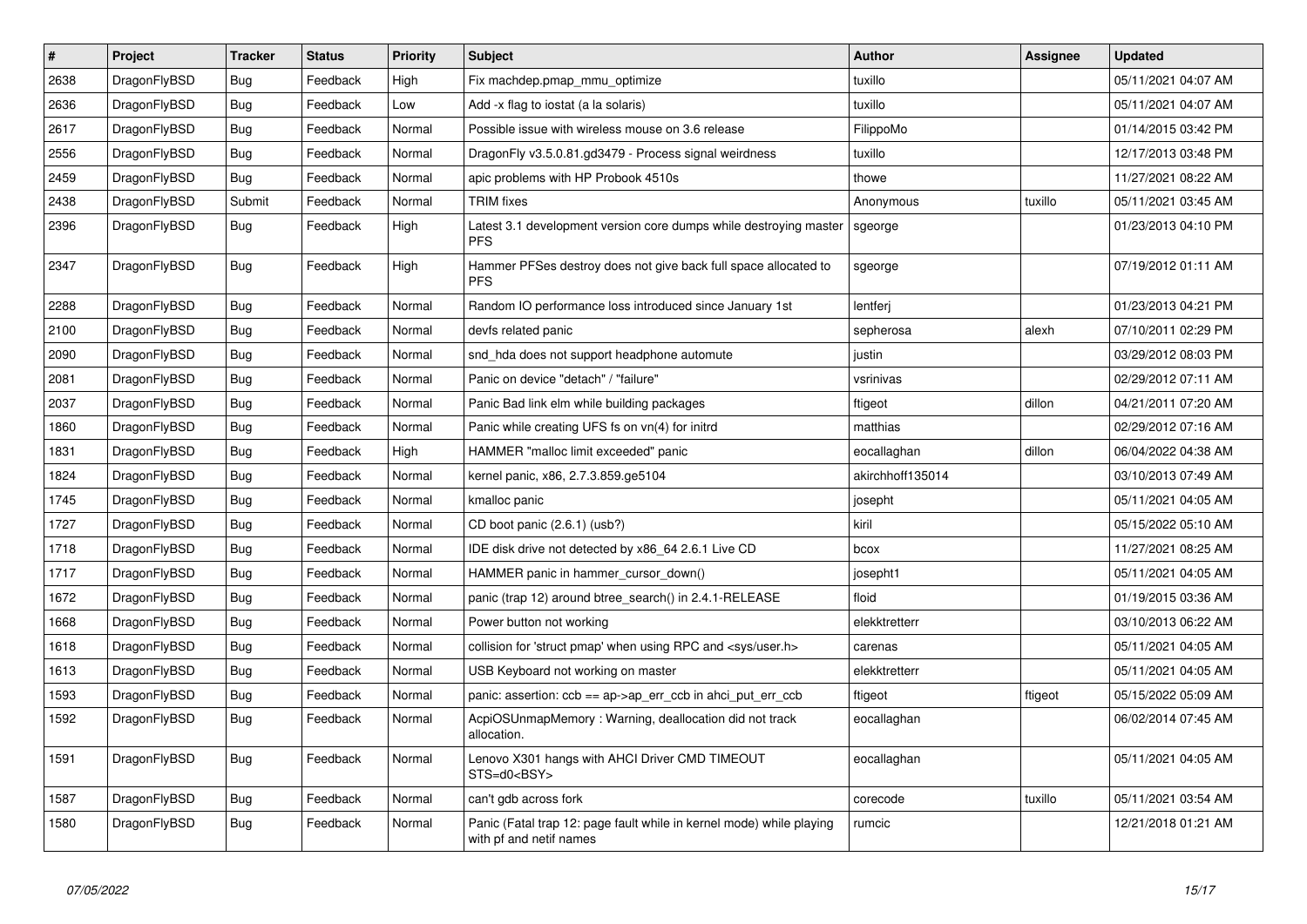| $\vert$ # | Project      | <b>Tracker</b> | <b>Status</b> | <b>Priority</b> | Subject                                                                                                                                                   | <b>Author</b>  | <b>Assignee</b> | <b>Updated</b>      |
|-----------|--------------|----------------|---------------|-----------------|-----------------------------------------------------------------------------------------------------------------------------------------------------------|----------------|-----------------|---------------------|
| 1579      | DragonFlyBSD | <b>Bug</b>     | Feedback      | Normal          | dfly 2.4.1 does not like HP DL360G4p and Smart Array 6400 with<br>MSA <sub>20</sub>                                                                       | tomaz.borstnar | tuxillo         | 06/02/2014 02:44 PM |
| 1577      | DragonFlyBSD | Bug            | Feedback      | Normal          | panic: assertion: leaf->base.obj_id == ip->obj_id in<br>hammer_ip_delete_range                                                                            | qhwt+dfly      |                 | 05/11/2021 04:01 AM |
| 1563      | DragonFlyBSD | <b>Bug</b>     | Feedback      | Normal          | reset(1) doesn't reset terminal to the defaults                                                                                                           | hasso          |                 | 03/10/2013 04:17 AM |
| 1560      | DragonFlyBSD | <b>Bug</b>     | Feedback      | Normal          | Unable to modify partition table on ThinkPad T61p during install                                                                                          | rehsack        |                 | 01/15/2015 08:57 AM |
| 1521      | DragonFlyBSD | Bug            | Feedback      | Normal          | amd64 2.4 livecd won't mount root at boot                                                                                                                 | bolapara       |                 | 01/28/2018 03:45 AM |
| 1489      | DragonFlyBSD | <b>Bug</b>     | Feedback      | Normal          | panic: ufs dirbad: bad dir                                                                                                                                | rumcic         |                 | 03/10/2013 04:34 AM |
| 1486      | DragonFlyBSD | <b>Bug</b>     | Feedback      | Normal          | Interrupt storm related to SATA DVD device                                                                                                                | hasso          |                 | 05/11/2021 04:01 AM |
| 1481      | DragonFlyBSD | Bug            | Feedback      | Normal          | panic: assertion: kva_p(buf) in soopt_from_kbuf (after ipfw pipe<br>show, 2.2.1-R)                                                                        | combiner       |                 | 05/11/2021 04:01 AM |
| 1456      | DragonFlyBSD | <b>Bug</b>     | Feedback      | Normal          | Microsoft wireless desktop problems                                                                                                                       | elekktretterr  |                 | 01/15/2015 08:34 AM |
| 1454      | DragonFlyBSD | <b>Bug</b>     | Feedback      | Normal          | Unable to boot from external USB DVD drive                                                                                                                | elekktretterr  |                 | 05/11/2021 04:01 AM |
| 1448      | DragonFlyBSD | <b>Bug</b>     | Feedback      | Normal          | panic: assertion: _tp->tt_msg->tt_cpuid == mycpuid in<br>tcp_callout_active tcp_output tcp_usr_send netmsg_pru_send<br>netmsg_service tcpmsg_service_loop | dillon         |                 | 05/11/2021 04:00 AM |
| 1429      | DragonFlyBSD | <b>Bug</b>     | Feedback      | Normal          | vkernel bug - "mfree: m->m nextpkt != NULL"                                                                                                               | dillon         |                 | 05/11/2021 04:00 AM |
| 1428      | DragonFlyBSD | Bug            | Feedback      | Low             | POSIX.1e implementation is too old                                                                                                                        | hasso          | tuxillo         | 05/11/2021 04:00 AM |
| 1411      | DragonFlyBSD | <b>Bug</b>     | Feedback      | Normal          | Burning doesn't work with ahci(4)                                                                                                                         | hasso          | dillon          | 05/11/2021 04:00 AM |
| 1397      | DragonFlyBSD | Bug            | Feedback      | Normal          | jobs -I output inconsistency when called from script                                                                                                      | Anonymous      | tuxillo         | 05/15/2022 05:07 AM |
| 1387      | DragonFlyBSD | <b>Bug</b>     | Feedback      | Normal          | zero-size malloc and ps: kvm_getprocs: Bad address                                                                                                        | qhwt+dfly      |                 | 05/11/2021 04:00 AM |
| 1332      | DragonFlyBSD | Bug            | Feedback      | Normal          | DFBSD 2.2 - Booting usbcdrom/usbsticks on thinkpad hangs on<br>"BTX Halted"                                                                               | tuxillo        |                 | 05/11/2021 04:00 AM |
| 1330      | DragonFlyBSD | <b>Bug</b>     | Feedback      | Normal          | Hammer, usb disk, SYNCHRONIZE CACHE failure                                                                                                               | josepht        |                 | 06/02/2014 04:56 AM |
| 1287      | DragonFlyBSD | <b>Bug</b>     | Feedback      | Normal          | altg configuration doesn't work                                                                                                                           | corecode       | tuxillo         | 05/11/2021 03:51 AM |
| 1282      | DragonFlyBSD | <b>Bug</b>     | Feedback      | Normal          | panic (trap 12) when booting SMP kernel on Atom 330 (dual core)                                                                                           | tomaz.borstnar |                 | 05/11/2021 04:00 AM |
| 1250      | DragonFlyBSD | <b>Bug</b>     | Feedback      | Normal          | Panic upon plugging an USB flash drive into the machine                                                                                                   | rumcic         |                 | 03/10/2013 05:17 AM |
| 1249      | DragonFlyBSD | Bug            | Feedback      | Normal          | panic: ffs vfree: freeing free inode                                                                                                                      | rumcic         |                 | 03/10/2013 05:13 AM |
| 1144      | DragonFlyBSD | <b>Bug</b>     | Feedback      | Normal          | Incorrect clock under KVM                                                                                                                                 | msylvan        |                 | 03/09/2013 01:17 PM |
| 1127      | DragonFlyBSD | Bug            | Feedback      | Low             | cdrom drive not detected                                                                                                                                  | tgr            | corecode        | 01/15/2015 08:55 AM |
| 1101      | DragonFlyBSD | <b>Bug</b>     | Feedback      | Normal          | ohci related panic                                                                                                                                        | polachok       |                 | 05/11/2021 04:00 AM |
| 979       | DragonFlyBSD | Bug            | Feedback      | Normal          | Failure-prone USB mass storage (SB600? msdosfs? CAM?)                                                                                                     | floid          |                 | 01/15/2015 08:38 AM |
| 911       | DragonFlyBSD | <b>Bug</b>     | Feedback      | Normal          | kldload/kernel linker can exceed malloc reserve and panic system                                                                                          | corecode       | tuxillo         | 05/11/2021 03:51 AM |
| 901       | DragonFlyBSD | Bug            | Feedback      | Normal          | route show needs to get data from all cpus                                                                                                                | corecode       | tuxillo         | 05/11/2021 03:50 AM |
| 847       | DragonFlyBSD | <b>Bug</b>     | Feedback      | Normal          | processes getting stuck on mount point                                                                                                                    | corecode       | tuxillo         | 05/11/2021 03:50 AM |